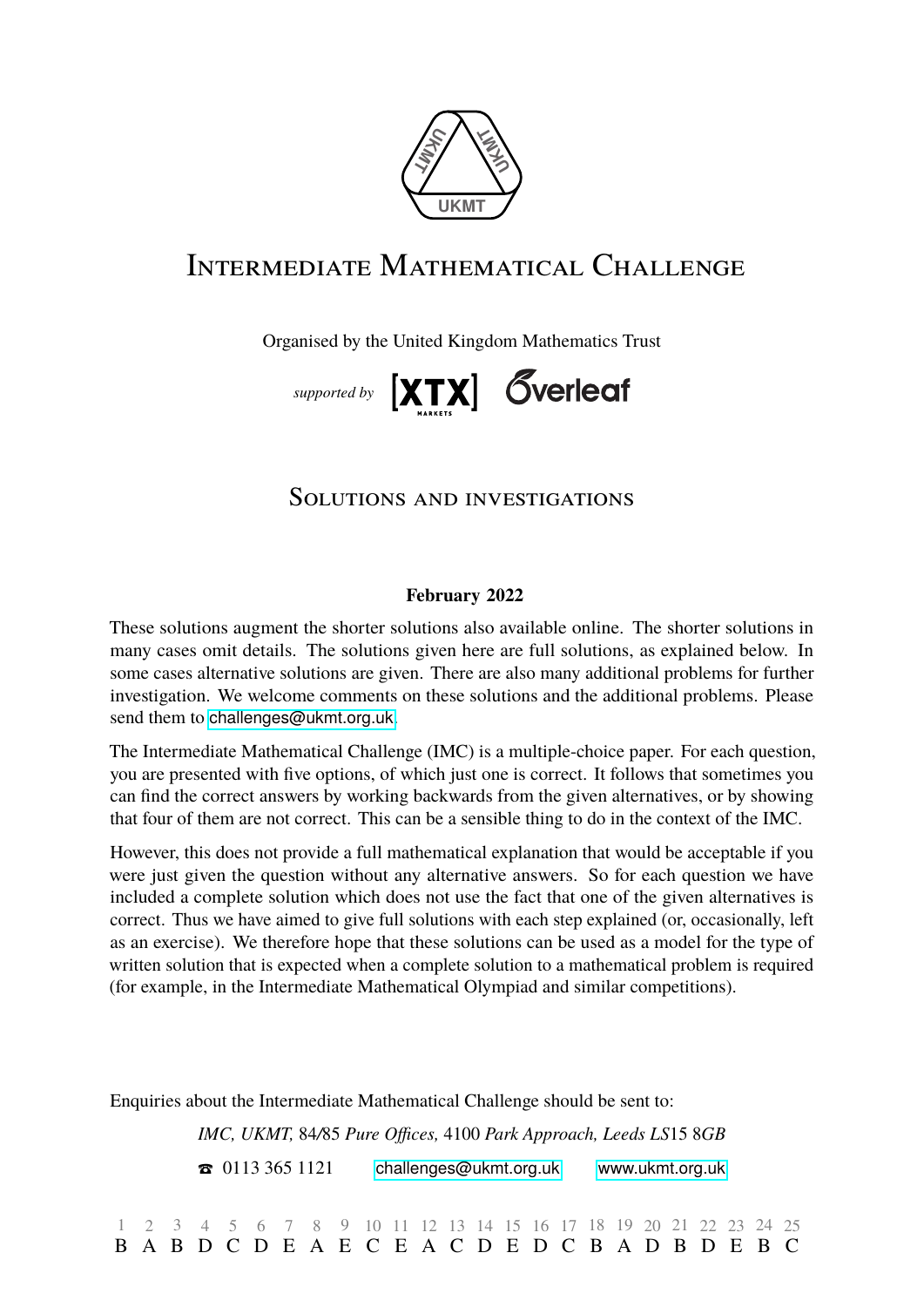| 1. How many hours is 6 minutes? |       |                  |      |       |  |
|---------------------------------|-------|------------------|------|-------|--|
| A 0.06                          | B 0.1 | C <sub>0.6</sub> | D 10 | E 360 |  |

SOLUTION **B** 

There are 60 minutes in each hour. Therefore 6 minutes, as a fraction of an hour, is  $\frac{6}{6}$ 60 which is equal to  $\frac{1}{16}$ 10 . As a decimal  $\frac{1}{16}$  $\frac{1}{10}$  is 0.1.

FOR INVESTIGATION

- **1.1** How many hours is 27 minutes expressed as a decimal?
- **1.2** How many minutes are there in <sup>0</sup>.<sup>35</sup> hours?
- **1.3** How many minutes are there in <sup>0</sup>.<sup>47</sup> hours?
- **2.** My recipe for apple crumble uses 100 g of flour, 50 g of butter and 50 g of sugar to make the crumble topping. When my family come for a meal, I have to use two and a half times each amount to provide enough crumble. In total, how much crumble topping do I then make?

A 0.5 kg B 2 kg C 2.5 kg D 5 kg E 50 kg

SOLUTION **A** 

The recipe makes  $100 g + 50 g + 50 g = 200 g$  of topping. When I multiply these amounts by two and a half the amount of topping that I make is

$$
2\frac{1}{2} \times 200 \text{ g} = \frac{5}{2} \times 200 \text{ g} = 500 \text{ g} = 0.5 \text{ kg}.
$$

#### FOR INVESTIGATION

**2.1** Philip Harben's recipe for apple crumble uses 100 g of flour, 50 g of butter, 25 g of sugar, 225 g of apples, and nothing else. I find that I have to use three and a half times these amounts when my family comes round for a meal.

What is the total weight of the apple crumble that I make, using Philip Harben's recipe, when the family comes for a meal?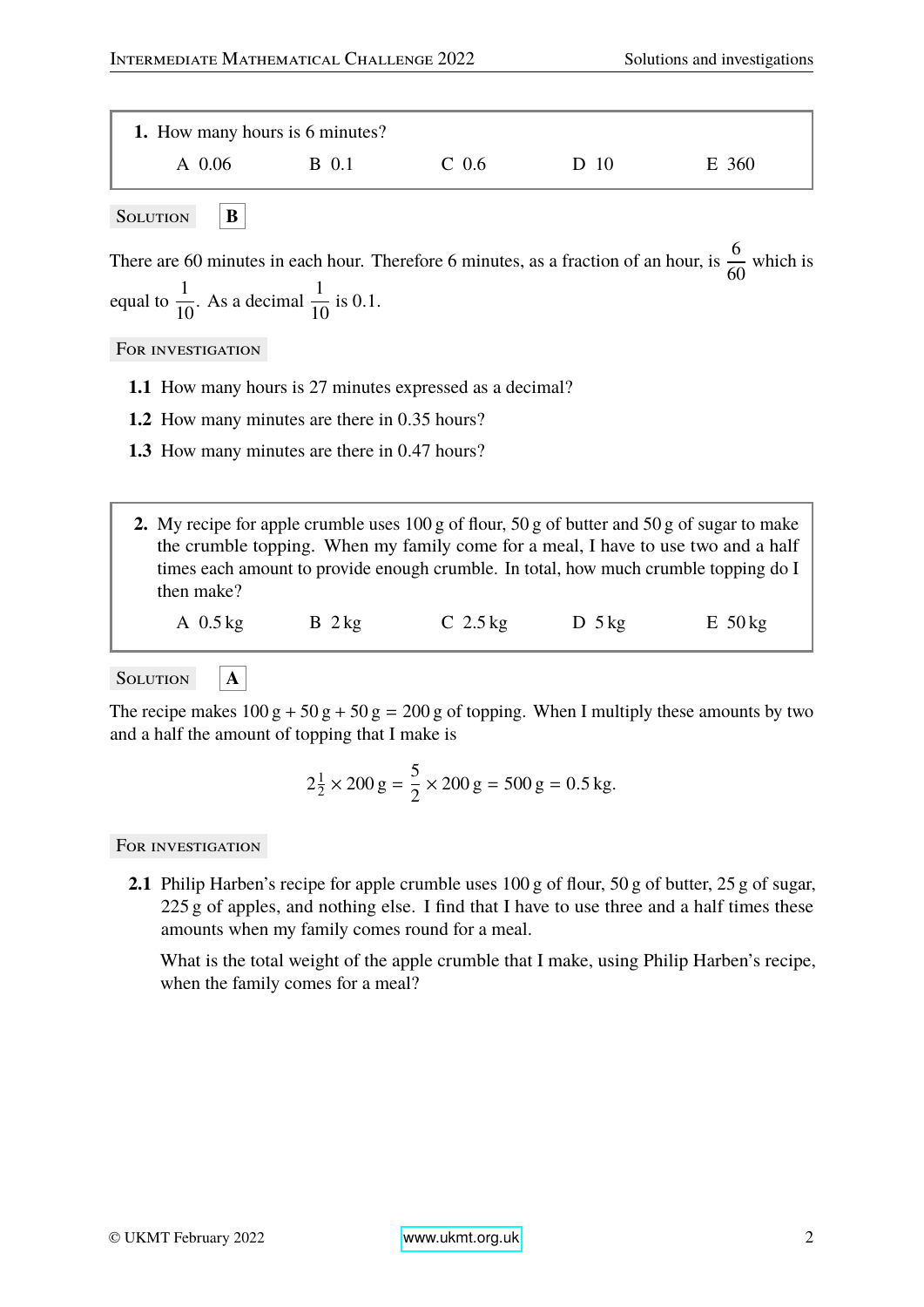|      | On average, how many eggs are in each nest? |            | 3. In the Caribbean, loggerhead turtles lay three million eggs in twenty thousand nests. |          |
|------|---------------------------------------------|------------|------------------------------------------------------------------------------------------|----------|
| A 15 | B 150                                       | $C_{1500}$ | D 15000                                                                                  | E 150000 |

Solution **B** 

The average number of eggs in each nest is

$$
\frac{3\,000\,000}{20\,000} = \frac{300}{2} = 150.
$$

### FOR INVESTIGATION

**3.1** Asian giant soft shell turtles lay an average of fifty eggs in each nest.

How many eggs do they lay in twenty-five thousand nests?

| 4. Workers digging a tunnel for an underground railway complete 5 metres of tunnel on a |
|-----------------------------------------------------------------------------------------|
| typical day.                                                                            |
| Working every day, how long will it take them to dig a tunnel of length 2 kilometres?   |

- A three months B six months C just under a year
	- D just over a year E nearly two years

Solution **D**

Since 2 kilometres is 2000 metres, and 5 metres of tunnel is dug on a typical day, it will take around  $\frac{2000}{5}$ 5 = 400 days.

There are 365 days in a year, or 366 in a leap year.

Therefore 400 days is just over a year.

#### For investigation

**4.1** The workers are offered a substantial bonus if they complete digging the tunnel within 10 months. To the nearest metre, how many metres of tunnel, on average, will they need to dig each day to obtain the bonus?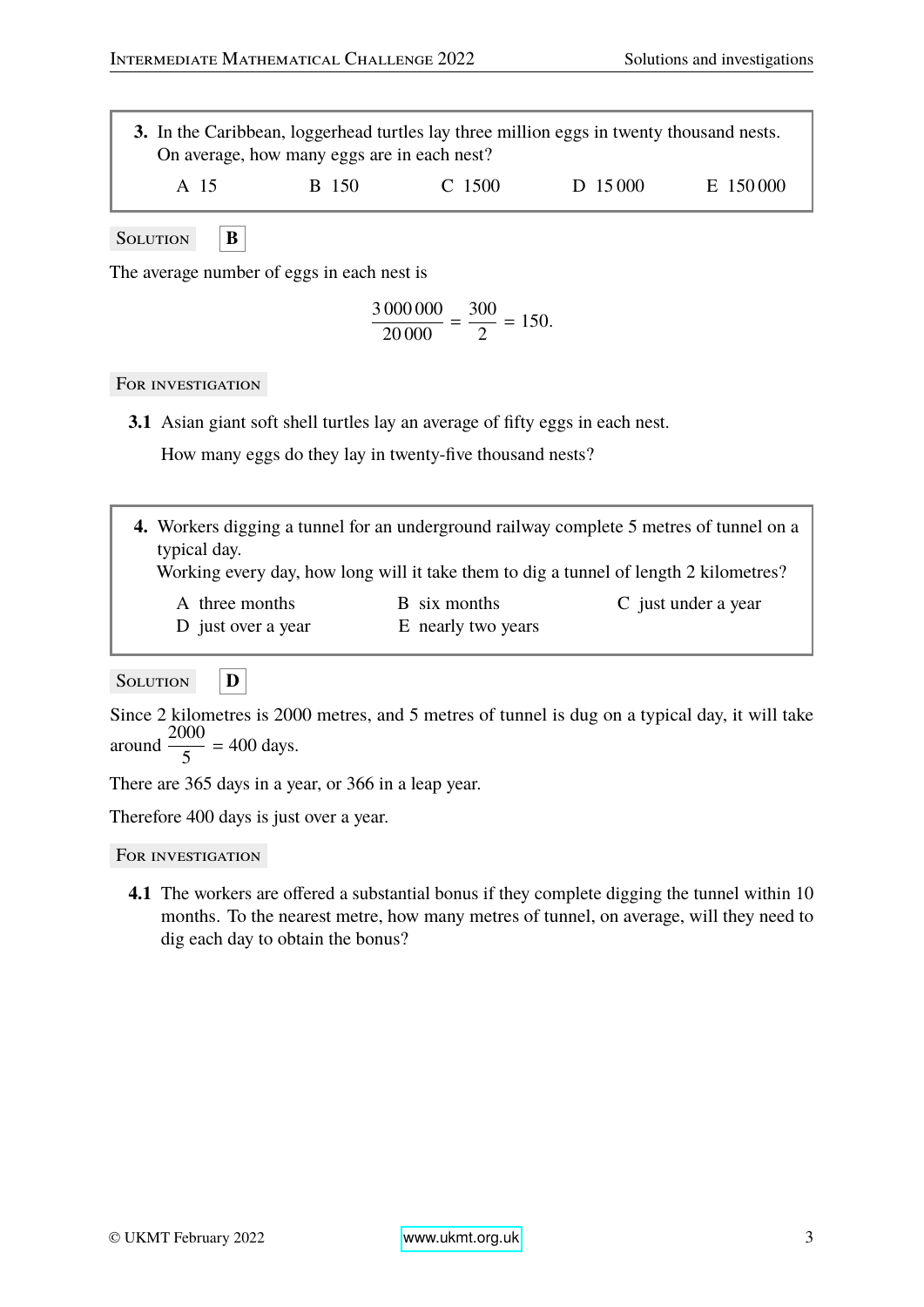**5.** Which of the following has the same value as 10 006 − 8008 ? A 10 007 − 8007 B 100 060 − 80 080 C 10 000 − 8002 D 106 − 88 E 5003 – 4004

SOLUTION **C** 

#### **COMMENTARY**

One method would be to do a lot of arithmetic to calculate the value of 10 006 − 8008, and then the values of the options until we find one which has the same value.

However, it is sensible to look for something better. You might then notice that 10 000 is 6 less than 10 006 and also 8002 is 6 less than 8008.

This leads to the following quick solution.

We have,

$$
10\,006 - 8008 = (10\,000 + 6) - (8002 + 6)
$$
  
= 10\,000 + 6 - 8002 - 6  
= 10\,000 - 8002.

Therefore the correct option is 10 000 − 8002.

- 5.1 Which of the following has the same value as  $100012 − 90016$ ?
	- (a)  $100\,022 90\,006$ ,
	- (b) 200 024 − 180 032,
	- (c)  $100007 90011$ ,
	- (d)  $102\,012 90\,216$ .
- **5.2** For which value of *x* does 54 321 − *x* have the same value as 98 765 − 66 666?
- **5.3** For which value of *x* does  $1234 \times x$  have the same value as  $2468 \times 8642$ ?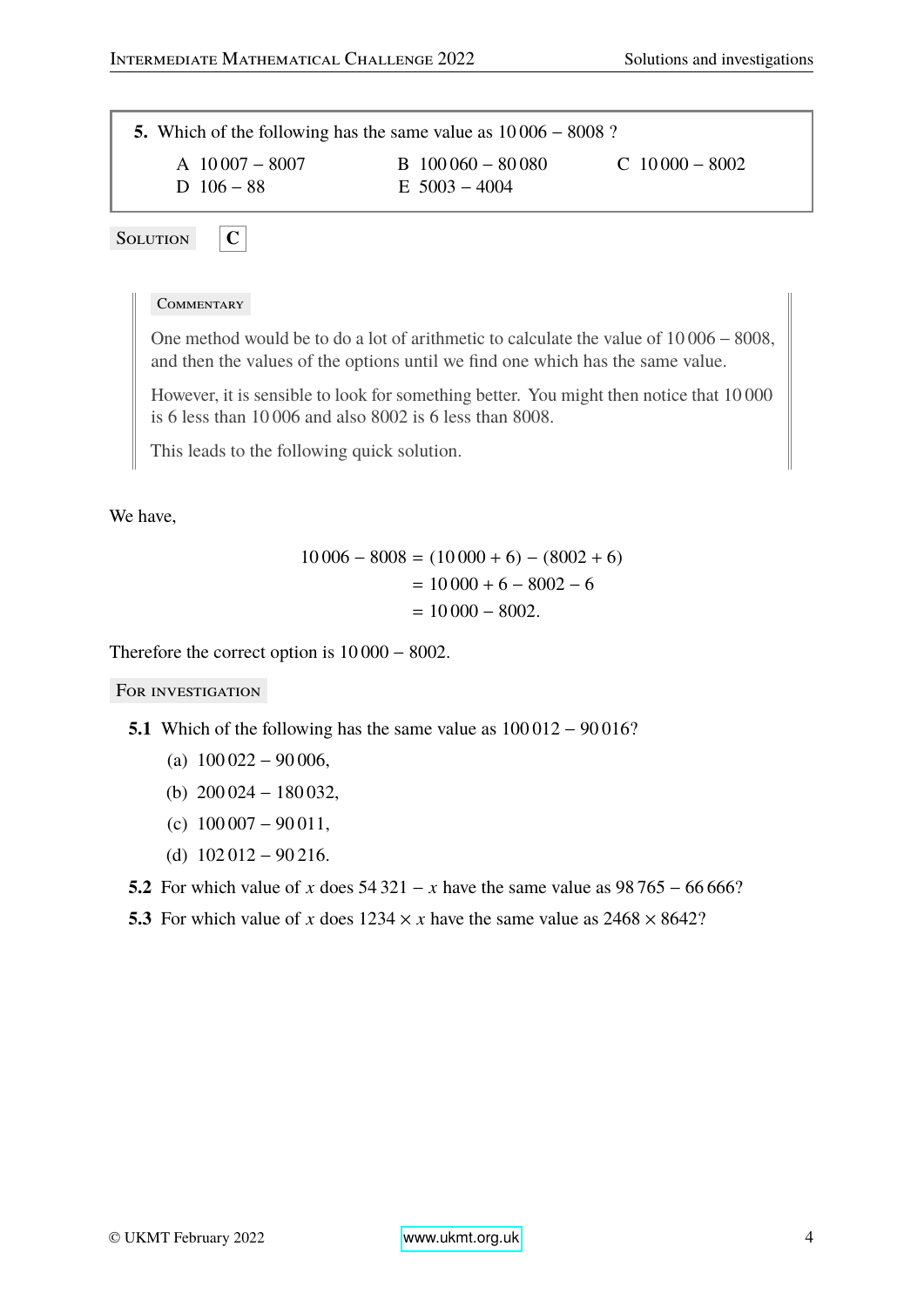| <b>6.</b> What is 20% of $3\frac{3}{4}$ ? |                  |                                                                                          |                 |                |
|-------------------------------------------|------------------|------------------------------------------------------------------------------------------|-----------------|----------------|
| A $\frac{123}{200}$                       | $B\frac{13}{20}$ | $C \frac{7}{10}$                                                                         | D $\frac{3}{4}$ | $E\frac{4}{5}$ |
| <b>SOLUTION</b><br>$\mathbf D$            |                  |                                                                                          |                 |                |
| We have                                   |                  |                                                                                          |                 |                |
| and<br>Therefore                          |                  | $20\% = \frac{1}{5}$<br>$3\frac{3}{4} = \frac{12}{4} + \frac{3}{4}$<br>$=\frac{15}{4}$ . |                 |                |
|                                           |                  | 20% of $3\frac{3}{4} = \frac{1}{5} \times \frac{15}{4}$<br>= $\frac{3}{4}$ .             |                 |                |

|  |  | FOR INVESTIGATION |
|--|--|-------------------|
|--|--|-------------------|

**6.1** Find the values of

(a) 25\% of  $2\frac{2}{7}$  $\frac{2}{7}$ ,

(b)  $33\frac{1}{3}\%$  of  $4\frac{1}{8}$  $\frac{1}{8}$ ,

(c)  $17\frac{1}{2}\%$  of 360.

- **6.2** (a) What percentage of 40 is 32?
	- (b) What percentage of 60 is 32?
	- (c) What percentage of 60 is  $4\frac{4}{5}$  $rac{4}{5}$ ?
	- (d) What percentage of  $11\frac{1}{4}$  is  $1\frac{4}{5}$  $rac{4}{5}$ ?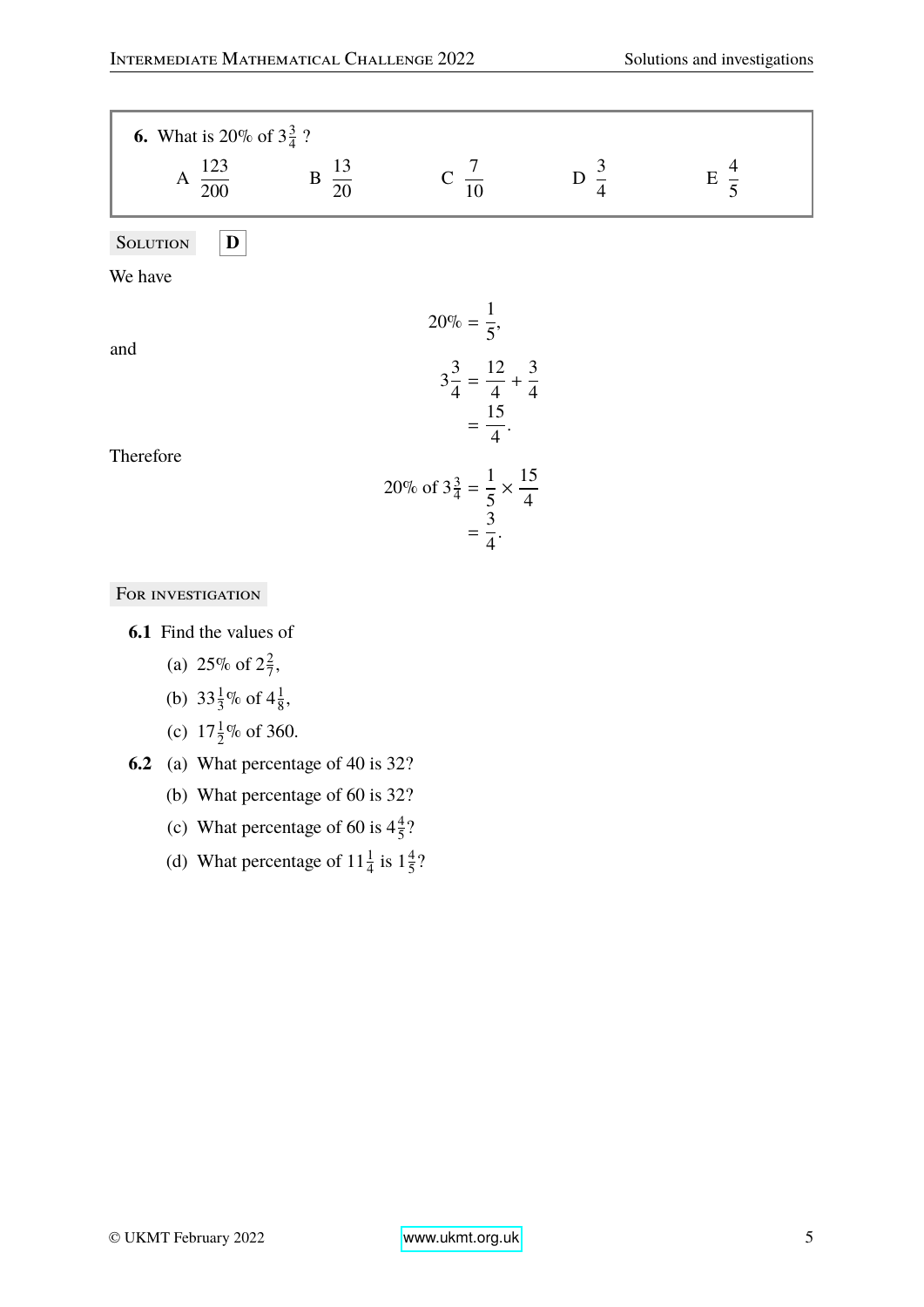| 7. A function machine does the four operations shown in order.                                                                                 |      |             |                                                                                                                                                                                                               |       |  |
|------------------------------------------------------------------------------------------------------------------------------------------------|------|-------------|---------------------------------------------------------------------------------------------------------------------------------------------------------------------------------------------------------------|-------|--|
|                                                                                                                                                |      |             | $\rightarrow$ $\div 3$ $\rightarrow$ $\leftarrow$ $\leftarrow$ $\leftarrow$ $\leftarrow$ $\leftarrow$ $\leftarrow$ $\leftarrow$ $\leftarrow$ $\leftarrow$ $\leftarrow$ $\leftarrow$ $\leftarrow$ $\leftarrow$ |       |  |
| Iris inputs a positive integer and the output is also a positive integer.<br>What is the smallest possible number which Iris could have input? |      |             |                                                                                                                                                                                                               |       |  |
| A <sub>9</sub>                                                                                                                                 | R 84 | $C_{.}$ 102 | D 120                                                                                                                                                                                                         | E 129 |  |

Solution **E**

#### **COMMENTARY**

We give three methods for answering this question.

The first is the most straightforward: try each of the options in turn. However this method involves quite a lot of work. Also, of course, it relies on the assumption that one of the options is correct. Hence it does not produce a completely justified mathematical solution.

The second method involves working backwards from a guess as to what the answer might be. Fortunately, the guess is correct. So this method is efficient.

The third method uses algebra and yields a complete mathematical solution.

#### METHOD 1

We input each of the options in turn and see what output results. For example, with input 84, the calculation



shows that the output is −4. This is not a positive integer so option B is not correct.

We leave checking the other options to Problem 7.1. It will be seen that, of the given options, only 129 produces an output that is a positive integer.

Hence, assuming that one of the options gives the correct answer, we deduce that 129 is the smallest possible number that Iris could have input.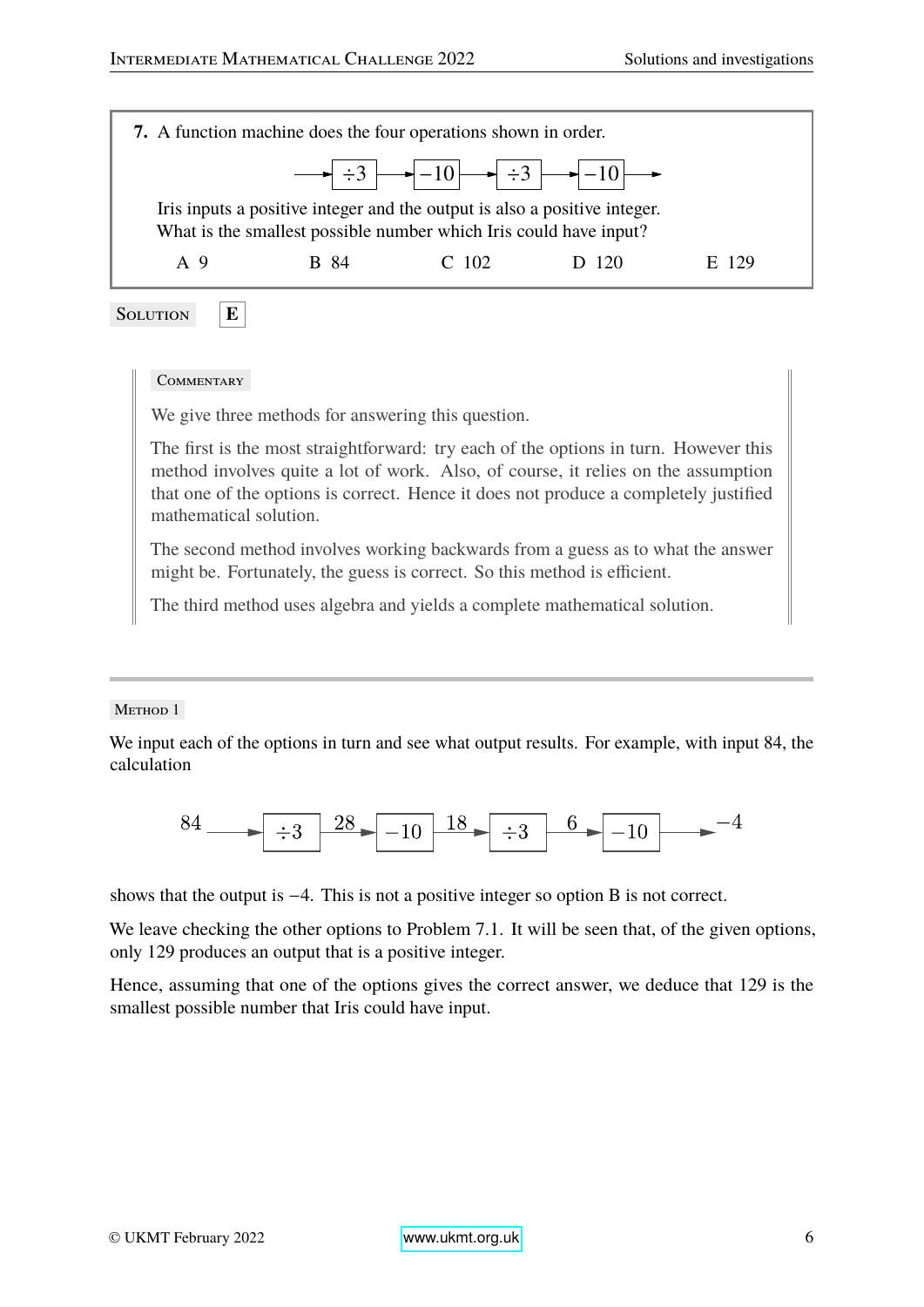#### METHOD<sub>2</sub>

The smallest positive integer is 1. By reversing the function machine we check whether using any of the options as input gives 1 as the output.

Note that when we reverse the function machine we need to replace each operation with its inverse. Thus we replace ÷3 by ×3 and −10 by +10:



We see from this that the output 1 corresponds to the input 129. We deduce that 129 is the smallest integer that Iris could have input.

*Note*: This assumes that if we input a number that is smaller than 129 the output will be smaller than 1. See Problem 7.3 for how to justify this assumption.

METHOD<sub>3</sub>

We see that if we input *x* the output will be  $\frac{1}{9}x - \frac{40}{3}$  $\frac{40}{3}$  (you are asked to check this in Problem 7.2):



We now put

$$
\frac{1}{9}x - \frac{40}{3} = n.
$$

If we multiply both sides of this equation by 9, we obtain

$$
x-120=9n.
$$

This gives

$$
x=120+9n.
$$

From this last equation we see that the larger the value of *n*, the larger the value of *x*. So to get the smallest possible input, we need *n* to be as small as possible.

Because *n* is a positive integer its smallest possible value is given by  $n = 1$ . From the final equation above, we see that for  $n = 1$  we have  $x = 120 + 9 = 129$ .

Therefore the smallest number Iris could have input is 129.

- **7.1** Calculate the output from the function machine for each of the inputs 9, 102, 120, and 129.
- **7.2** Check that  $\left(\frac{1}{9}\right)$  $\frac{1}{9}x - \frac{10}{3}$  $\frac{10}{3}$ ) – 10 =  $\frac{1}{9}$  $\frac{1}{9}x - \frac{40}{3}$  $rac{10}{3}$ .
- **7.3** In Method 3 we have shown that for input *x* the output is  $\frac{1}{9}x \frac{40}{3}$  $\frac{40}{3}$ . Use this to show that the smaller the input, the smaller the output will be. In other words, show that if  $x < y$ , then  $\frac{1}{9}x - \frac{40}{3}$  $3$ 1  $\frac{1}{9}y - \frac{40}{3}$  $rac{10}{3}$ .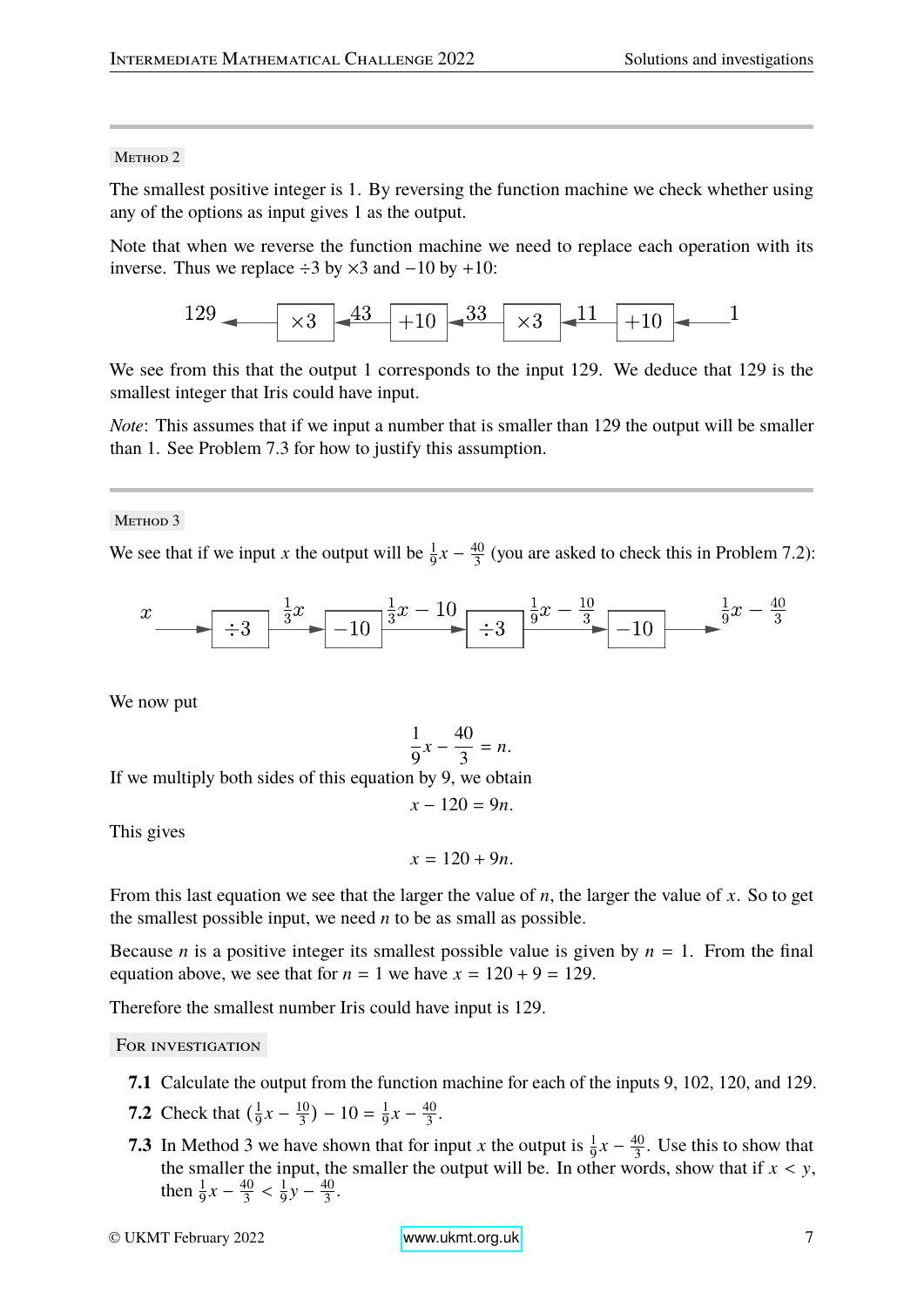**7.4** What is the smallest possible positive integer that Iris can input to the function machine



to obtain an output that is a positive integer?

|     |     | <b>8.</b> What is the difference between 40% of 50% of 60 and 50% of 60% of 70? |                |        |
|-----|-----|---------------------------------------------------------------------------------|----------------|--------|
| A 9 | R 8 | $\Gamma$ 7                                                                      | D <sub>6</sub> | - F. 5 |

SOLUTION **A** 

40\% of 50\% of 60 is  $0.4 \times 0.5 \times 60 = 12$ .

50% of 60% of 70 is  $0.5 \times 0.6 \times 70 = 21$ .

Therefore the difference is  $21 - 12 = 9$ .

- **8.1** What is the difference between 20% of 30% of 40 and 60% of 70% of 80?
- **8.2** What is the difference between 15% of 25% of 80 and 25% of 35% of 40?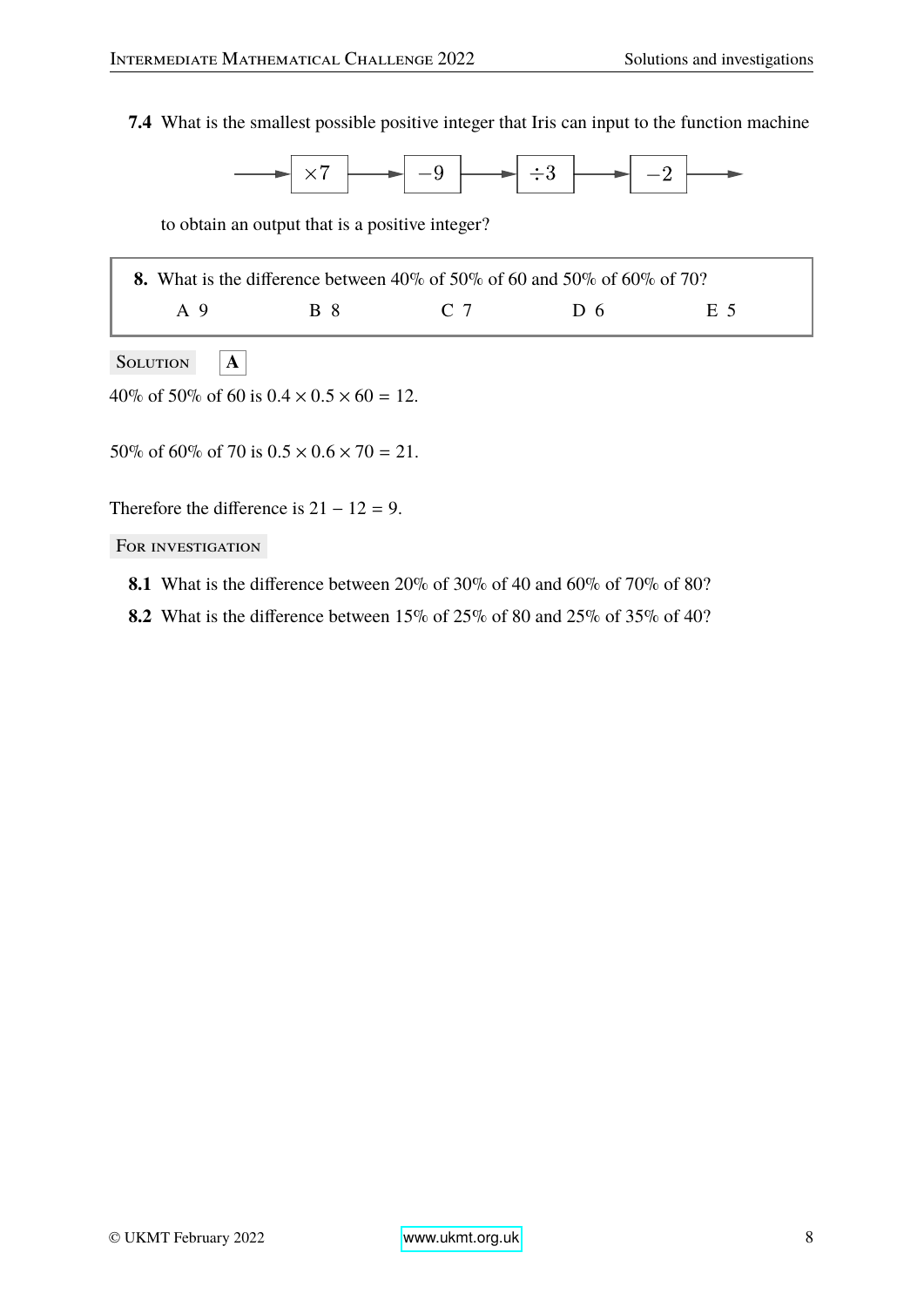| 9. A number x is greater than 2022. Which is the smallest of the following? |  |  |  |  |  |  |
|-----------------------------------------------------------------------------|--|--|--|--|--|--|
|                                                                             |  |  |  |  |  |  |
|                                                                             |  |  |  |  |  |  |

SOLUTION  $|\mathbf{E}|$ 

*Note*: Strictly speaking, the question should have specified that *x* is an *integer*. We use this to argue that because  $x > 2022$ , it follows that  $x - 1 \ge 2022$ .

Because  $x > 2022$ , we have  $2022 < x < x + 1$  and therefore

$$
1 < \frac{x}{2022} < \frac{x+1}{2022}.
$$

Also  $x + 1 > x > x - 1 \ge 2022$  and therefore

$$
\frac{2022}{x+1} < \frac{2022}{x} < \frac{2022}{x-1} \le 1.
$$

It follows that

$$
\frac{2022}{x+1} < \frac{2022}{x} < \frac{2022}{x-1} < \frac{x}{2022} < \frac{x+1}{2002}.
$$

It follows that of the given options it is  $\frac{2022}{11}$ *x* + 1 that is the smallest.

FOR INVESTIGATION

**9.1** The integer *n* is greater than 1. Which of the following is the largest?

(a) 
$$
\frac{1000}{n^2}
$$
, (b)  $\frac{1000}{n^2 + 1}$ , (c)  $\frac{1000}{(n-1)(n+1)}$ .

**9.2** The integer *n* is greater than 1. Which of the following is the largest?

(a) 
$$
\frac{n^2 + 1000}{n^2}
$$
, (b)  $\frac{n^2 + 1000}{n^2 + 1}$ , (c)  $\frac{n^2 + 1000}{(n-1)(n+1)}$ .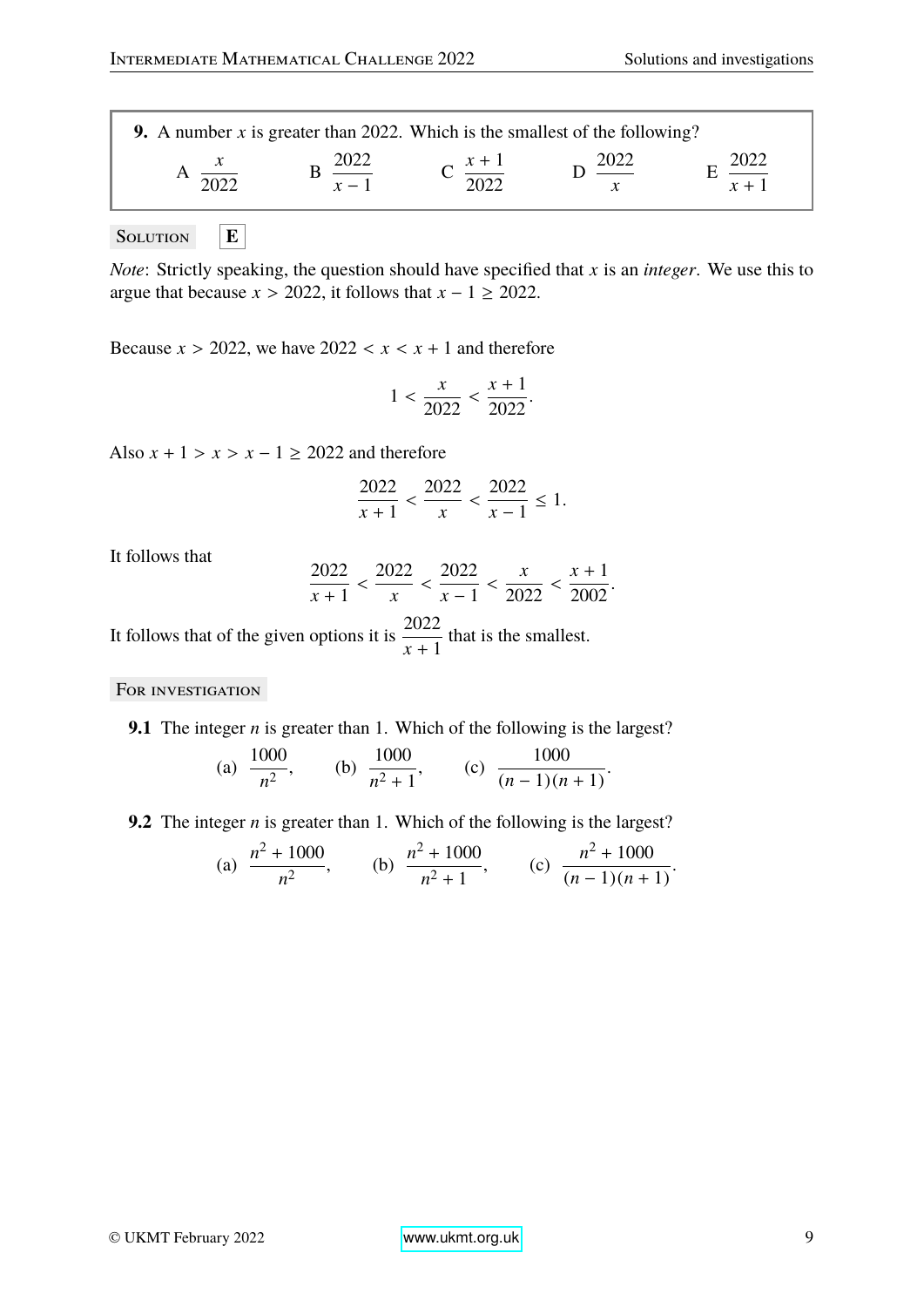| <b>10.</b> One hundred rectangles are arranged edge-to-edge in a continuation of the pattern shown. |              |         |                                                                                      |       |
|-----------------------------------------------------------------------------------------------------|--------------|---------|--------------------------------------------------------------------------------------|-------|
|                                                                                                     |              |         | $\cdots$                                                                             |       |
| shape?                                                                                              |              |         | Each rectangle measures 3 cm by 1 cm. What is the perimeter, in cm, of the completed |       |
| A 800                                                                                               | <b>B</b> 700 | $C$ 602 | $D_600$                                                                              | E 502 |
|                                                                                                     |              |         |                                                                                      |       |



In the pattern there are 50 vertical rectangles and 50 horizontal rectangles as shown in the diagram.



In this diagram the perimeter is shown by a solid line. Edges, or parts of edges, of the rectangles that do not form part of the perimeter are indicated by broken lines.

Each vertical rectangle, except for the rectangle at the left hand end, contributes  $1 \text{ cm} + 2 \text{ cm} + 1 \text{ cm} + 2 \text{ cm} = 6 \text{ cm}$  to the length of the perimeter. The left hand rectangle contributes an additional 1 cm.

Therefore the total amount that the 50 vertical rectangles contribute to the length of the perimeter is  $50 \times 6$  cm + 1 cm = 301 cm.



 $3 \; \mathrm{cm}$ 

 $1 \text{ cm}$ 

2 cml

 $|2 \text{ cm}$ 

Each horizontal rectangle, except for the rectangle at the right hand end, contributes  $3 \text{ cm} + 3 \text{ cm} = 6 \text{ cm}$  to the length of the perimeter. The right hand rectangle contributes an additional 1 cm.

Therefore the total amount that the 50 horizontal rectangles contribute to the length of the perimeter is  $50 \times 6$  cm + 1 cm = 301 cm.

It follows that the total length of the perimeter is  $301 \text{ cm} + 301 \text{ cm} = 602 \text{ cm}$ .

FOR INVESTIGATION

**10.1** Two hundred rectangles, each measuring 3 cm by 1 cm, are used to make a pattern similar to that shown in this question.

What is the length of the perimeter of the completed shape?

**10.2** 2*n* rectangles, each measuring 3 cm by 1 cm, are used to make a pattern similar to that shown in this question.

What is the length of the perimeter of the completed shape?

**10.3** 2*n* rectangles, each measuring *a* cm by *b* cm, with  $a > b$ , are used to make a pattern similar to that shown in this question.

What is the length of the perimeter of the completed shape?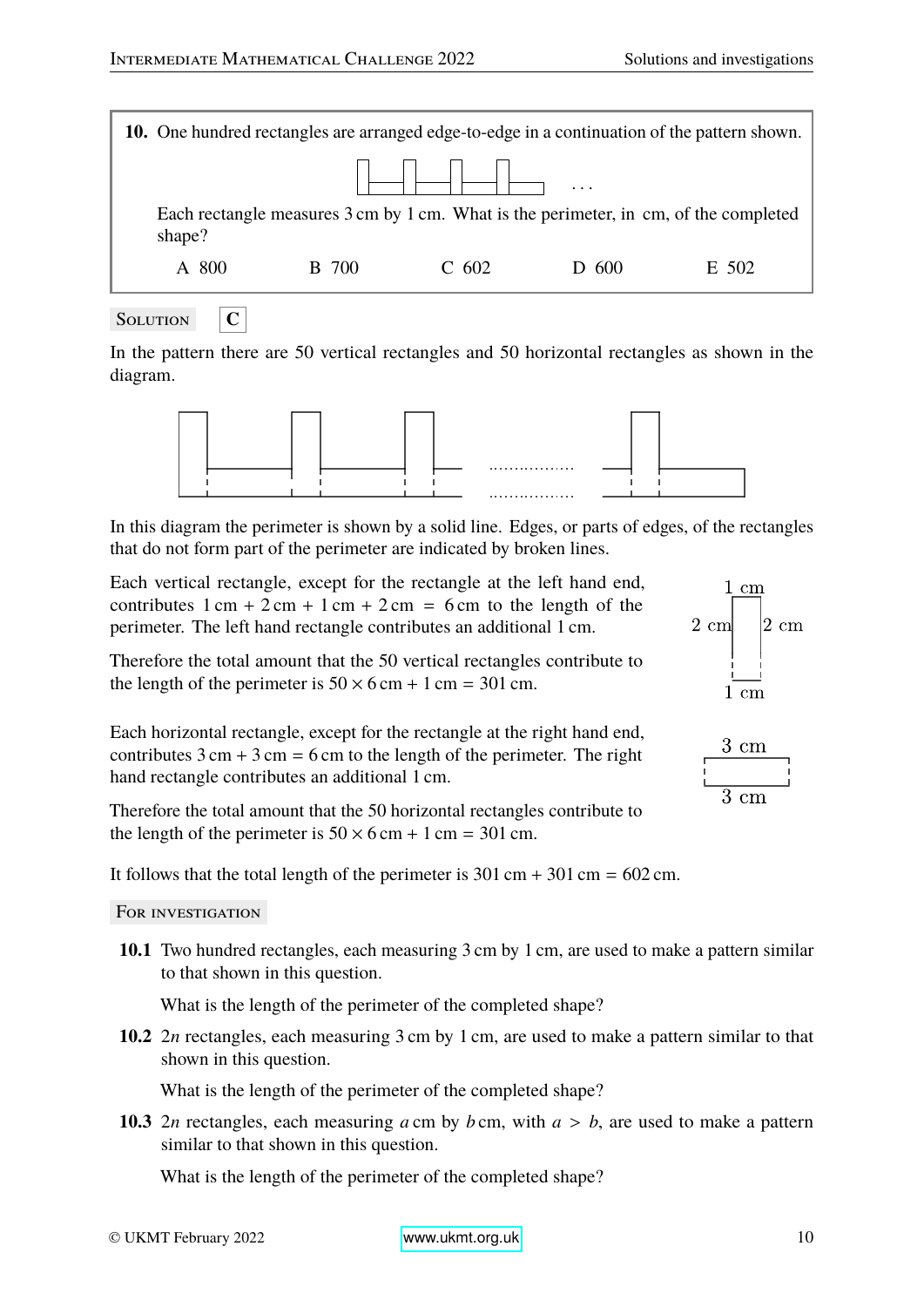

#### **COMMENTARY**

The most straightforward method is to subtract each of the numbers given as options from one quarter of the number, and check which calculation yields the answer 9. This is our first method. It involves quite a lot of arithmetic and only produces the answer because one of the options is correct.

Our second method uses algebra, and is more efficient.

METHOD 1

We have

$$
\frac{1}{4}(12) - 12 = 3 - 12 = -9 \neq 9,
$$
  
\n
$$
\frac{1}{4}(9) - 9 = \frac{9}{4} - \frac{36}{4} = \frac{-27}{4} \neq 9,
$$
  
\n
$$
\frac{1}{4}(8) - 8 = 2 - 8 = -6 \neq 9,
$$
  
\n
$$
\frac{1}{4}(-8) - (-8) = -2 + 8 = 6 \neq 9,
$$
  
\nand 
$$
\frac{1}{4}(-12) - (-12) = -3 + 12 = 9.
$$

Therefore the correct answer is  $-12$ .

METHOD<sub>2</sub>

Let *x* be the number we seek.

Then  $\frac{1}{4}x - x = 9$ . Therefore  $-\frac{3}{4}$  $\frac{3}{4}x = 9$ . Hence  $x = -\frac{4}{3}$  $\frac{4}{3} \times 9 = -12.$ 

FOR INVESTIGATION

**11.1** Which number is 8 less than one fifth of the number?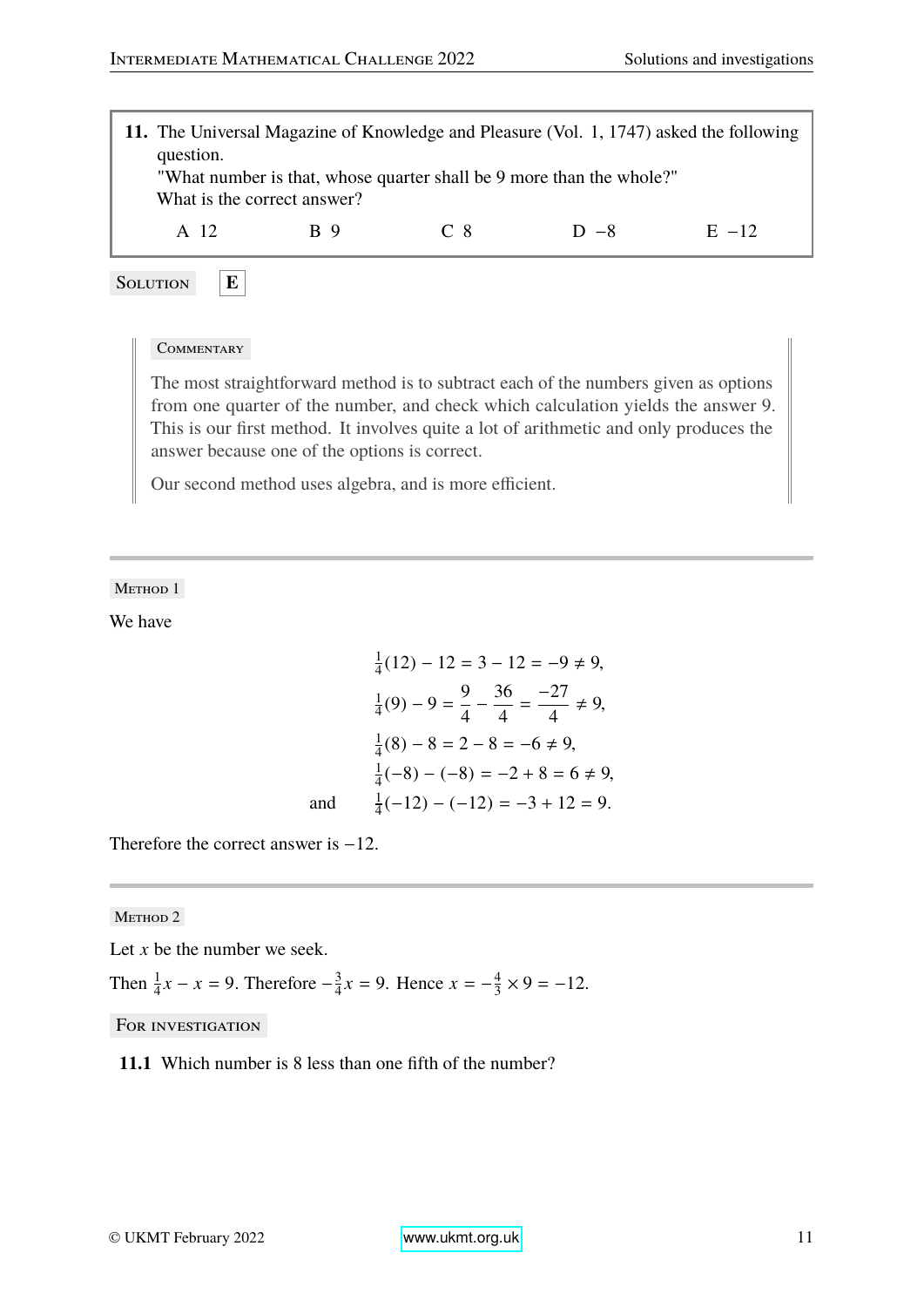

SOLUTION **A** 

The diagram on the right shows that the shape may be divided into seven triangles each congruent to the smallest triangle in the diagram given in the question.

Using the formula  $\frac{1}{2}$ (base  $\times$  height) for the area of a triangle, we see that the area of each of the 7 congruent triangles is  $\frac{1}{2}(2 \times 2) = 2$ .

Therefore the area of the shape is  $7 \times 2 = 14$ .



## For investigation

- **12.1** Prove that the seven triangles used in the above solution are congruent.
- **12.2** (a) Find the side lengths of all three triangles shown in the diagram given in the question.
	- (b) Hence find the areas of each of these triangles and verify that the total area of the shape is 14.
- **12.3** (a) Find the lengths of the hypotenuses of the three triangles in the diagram of the question.
	- (b) Use the fact that the areas of similar triangles are in proportion to the squares of the lengths of corresponding sides, to deduce that the areas of the three triangles in the diagram of the question are in the ratio  $1:2:4$ . Deduce that the area of the whole shape is 7 times the area of the smallest triangle.

## **12.4**

- (a) Use the method of Problem 12.3 to find the area of the shape in the diagram on the right which is obtained from the diagram in the question by adding a fourth similar right-angled triangle.
- (b) Find a formula in terms of *n* for the area of the shape made up in the same way from *n* similar right-angled triangles.

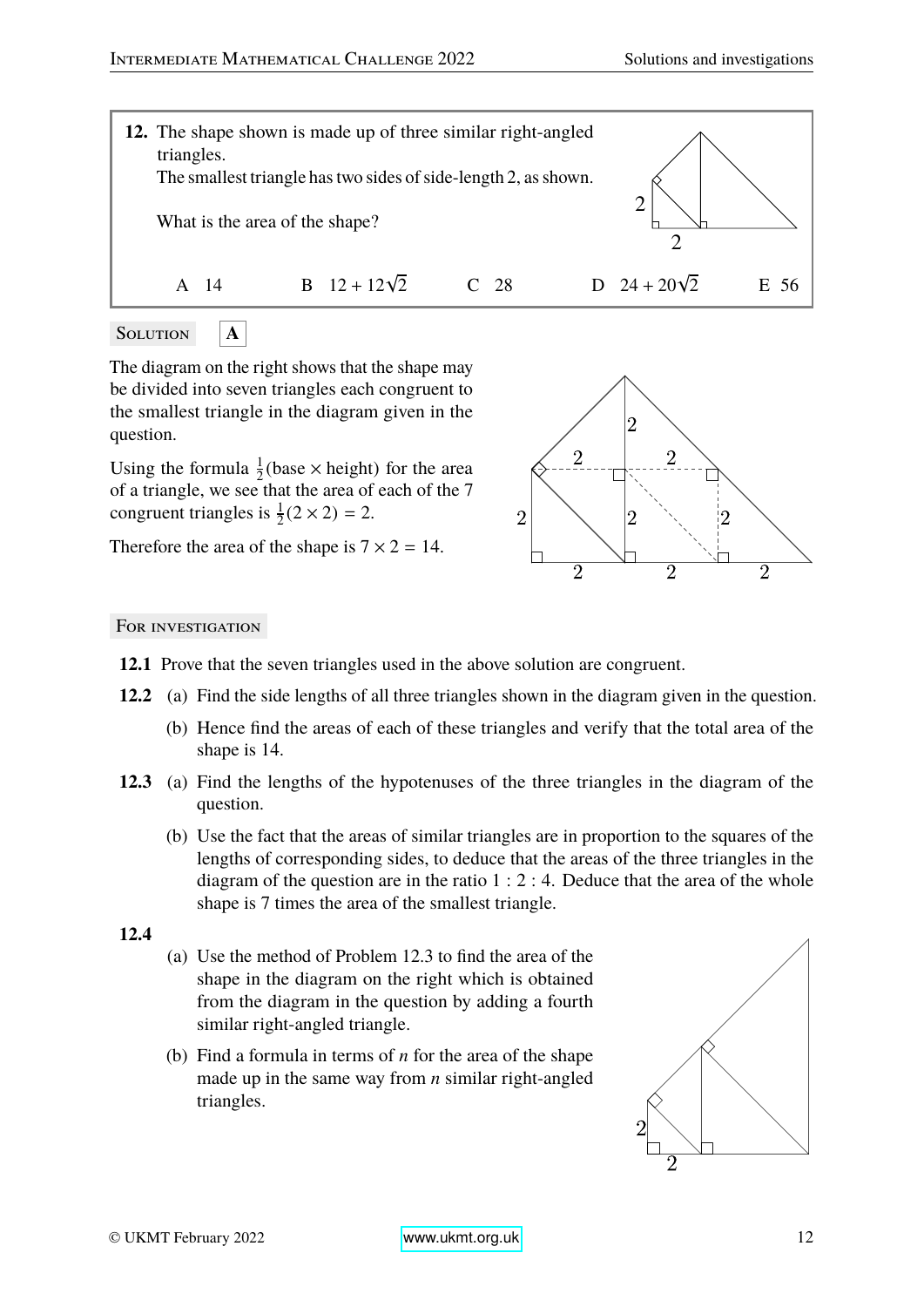

SOLUTION **C** 

#### **COMMENTARY**

Your first thought here might be to take  $n$ ,  $n + 1$  and  $n + 2$  to be the three consecutive integers we are seeking. This would not be wrong, but the choice of  $n - 1$ , *n* and  $n + 1$ makes the algebra a little easier.

We let  $n - 1$ , *n* and  $n + 1$  be three consecutive integers whose sum is equal to their product.

Then we have

$$
(n-1) + n + (n+1) = (n-1)n(n+1).
$$

This gives

$$
3n = n(n^2 - 1).
$$

This equation may be rearranged to give

$$
n(n^2 - 1) - 3n = 0,
$$

that is,

$$
n(n^2 - 1 - 3) = 0.
$$

This gives

$$
n(n^2-4)=0.
$$

The left hand side of this equation may be factorized to give

$$
n(n-2)(n+2)=0.
$$

Therefore

$$
n = 0 \text{ or } n = 2 \text{ or } n = -2.
$$

It follows that there are three sets of consecutive integers whose sum is equal to their product, namely,  $\{-1, 0, 1\}$ ,  $\{-3, -2, -1\}$  and  $\{1, 2, 3\}$ .

- **13.1** How many sets of three different positive integers are there in which the sum of the three integers equals their product?
- **13.2** Show that there are infinitely many sets of three different integers in which the sum of the three integers equals their product.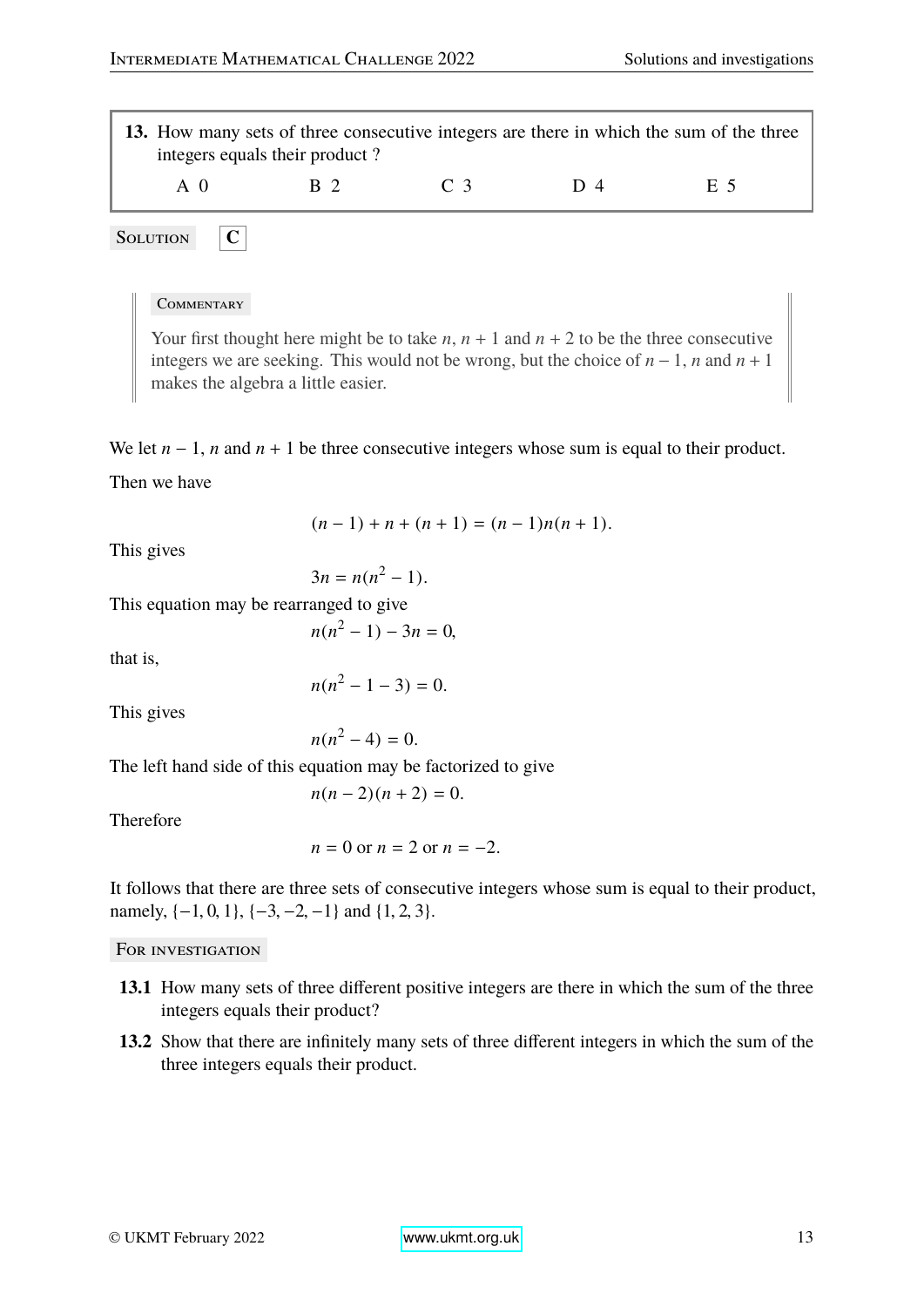**14.** In a number pyramid, each cell above the bottom row contains the sum of the numbers in the two cells immediately below it. The three numbers on the second row are all equal, and are all integers. Which of these statements *must* be true? second row third row A The bottom row contains at least one zero B The third row contains at least one zero C The top number is a multiple of three D The top number is a multiple of four E None of the above

## Solution **D**

Let *n* be the integer that is in all of the cells in the second row.

Because the number in each cell is the sum of the numbers in the two cells immediately below it, in the third row the number in each cell is 2*n* and the top number is 4*n*.

Because 4*n* is always a multiple of 4, in the context of the IMC this is enough to show that the correct option is D.

For a complete solution it is necessary to show that none of the other options is correct. In the example on the right, all the numbers in the second row are equal, but none of A, B or C is true. So these options are not correct.

Finally, because option D is correct, it follows that option E is also not correct.

- **14.1** Give an example to show that it possible for the numbers in the bottom row to not be all equal, while the numbers in second row are all equal.
- **14.2** Is it possible for the four numbers in the bottom row to be all different, while the numbers in the second row are all equal?

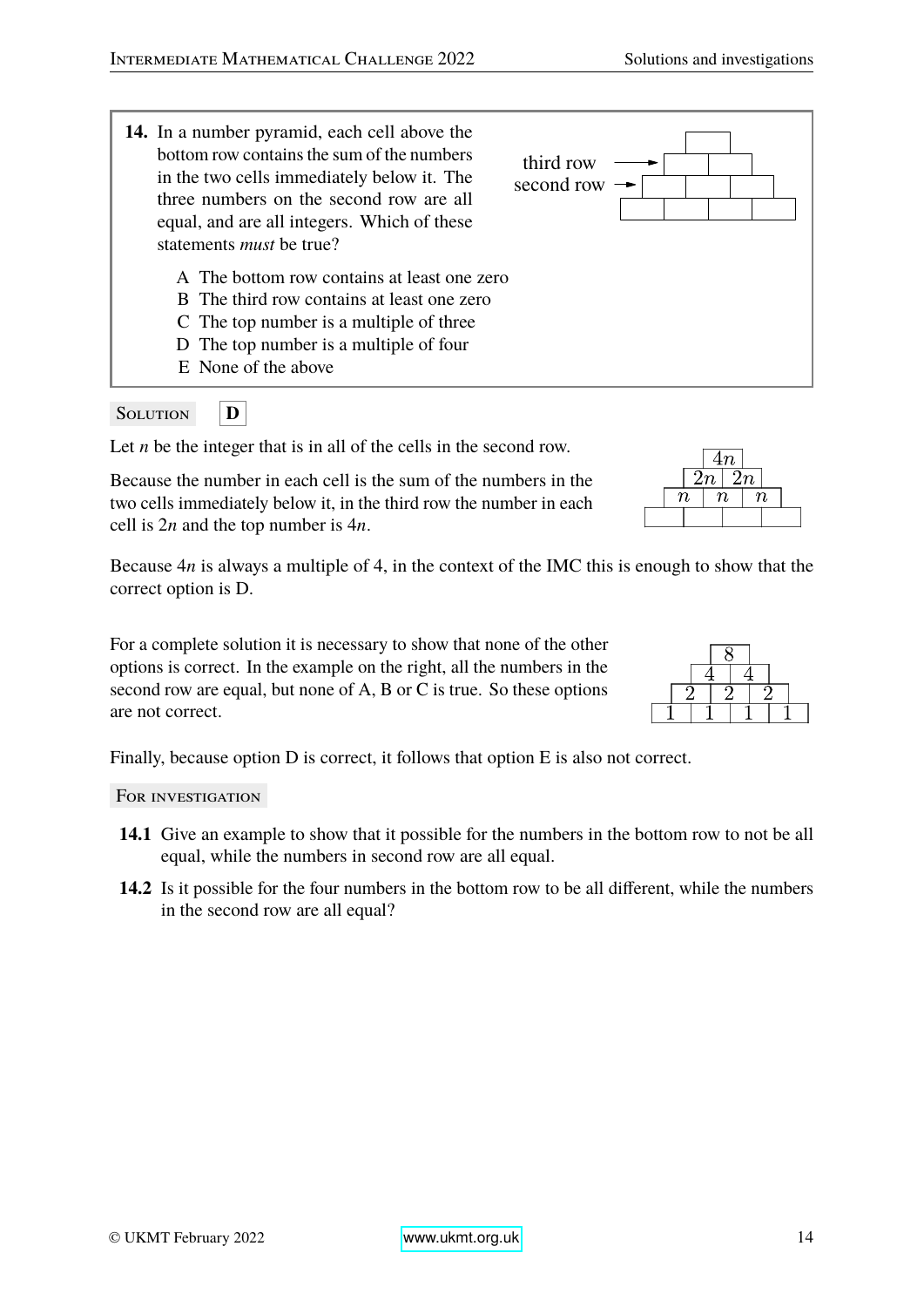**15.** Reflection in the line *<sup>l</sup>* transforms the point with coordinates (5, <sup>3</sup>) into the point with coordinates  $(1, -1)$ . What is the equation of the line *l*? A  $y = x - 2$  B  $y = 1$  C  $x = 3$  D  $y = 2 - x$  E  $y = 4 - x$ 

Solution **E**

The required line *l* goes through the midpoint of the line segment joining the points with coordinates (5, <sup>3</sup>) and (1, <sup>−</sup>1) and is perpendicular to it. In other words, *<sup>l</sup>* is the *perpendicular bisector* of this line segment.

The midpoint of this line segment has coordinates  $(\frac{1}{2})$  $\frac{1}{2}(5+1), \frac{1}{2}$  $\frac{1}{2}(3 + (-1))$ , that is,  $(3, 1)$ .

The slope of the line segment is

$$
\frac{3-(-1)}{5-1}=\frac{4}{4}=1.
$$

Therefore the line perpendicular to the line segment has slope −1.

Thus the line *l* is the line with slope −1 which goes through the point  $(3, 1)$ . Hence the equation of *l* is

$$
y - 1 = -1(x - 3),
$$

that is

$$
y-1=-x+3.
$$

This last equation may be arranged as  $y = 4 - x$ .

#### FOR INVESTIGATION

**15.1** Find the equation of the line which has the property that reflection in the line transforms the point with coordinates  $(1, 2)$  into the point with coordinates  $(3, 6)$ .

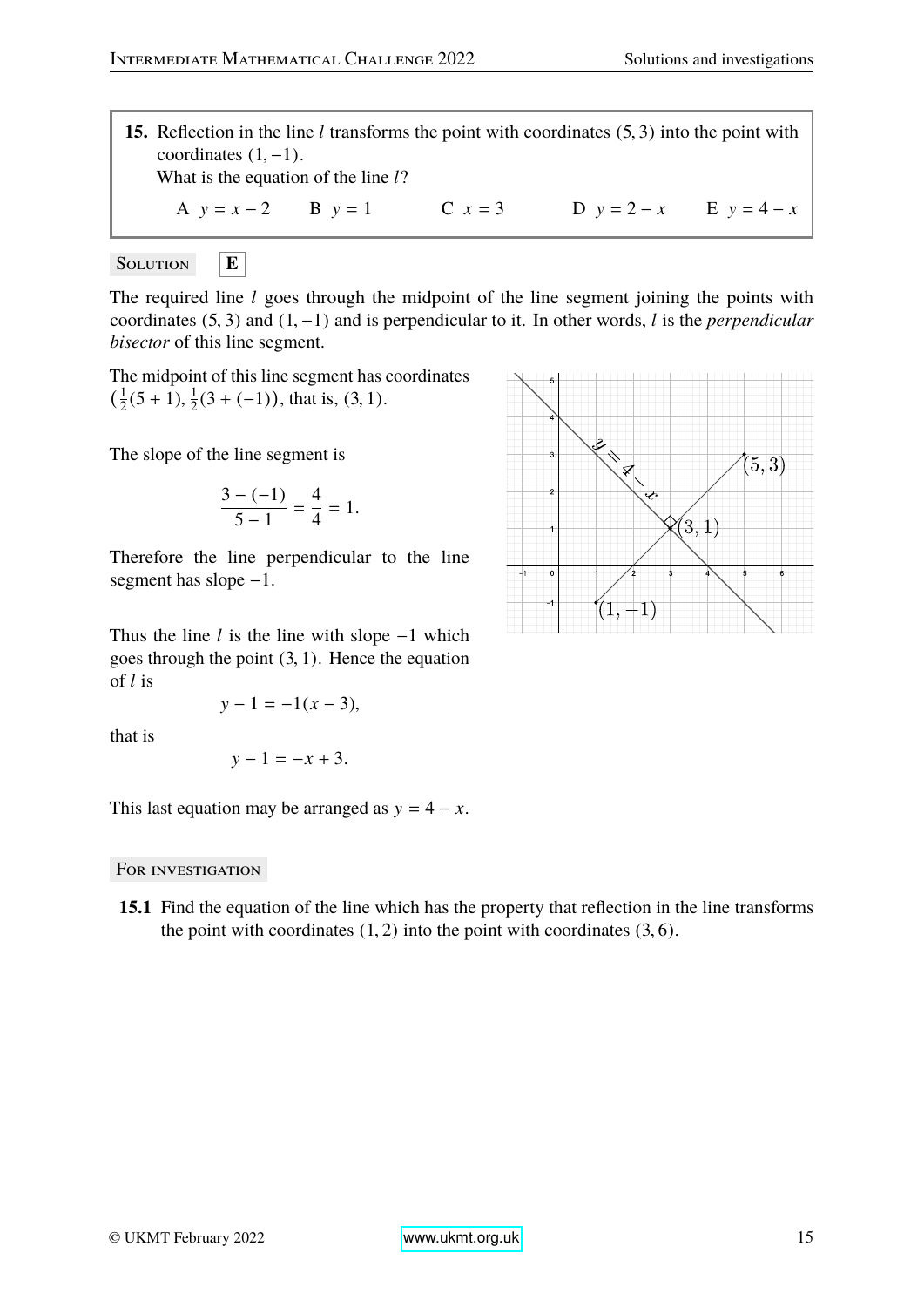

SOLUTION **C** 

We see from the diagram on the right that the band X consists of two straight line sections, *JK* and *M L* each of length 6 cm and two semi-circular arcs, *K L* and *M J*, which together make up a circle of radius 1 cm and hence with circumference  $2\pi$  cm.

Therefore the length of X is  $(2 \times 6 + 2\pi)$  cm, that is  $(12 + 2\pi)$  cm.

Similarly, from the diagram on the right we see that the band Y consists of three straight line sections, *QR*, *ST* and *UP* each of length 4 cm and three equal arcs, *PQ*, *RS* and *TU* which together make up a circle of radius 1 cm.

Therefore the length of Y is  $(3 \times 4 + 2\pi)$  cm, that is  $(12 + 2\pi)$  cm.

Therefore X and Y are the same length.

#### FOR INVESTIGATION

**17.1** Explain why the three arcs, *PQ*, *RS* and *TU* each make up one third of the circle of which they are part.



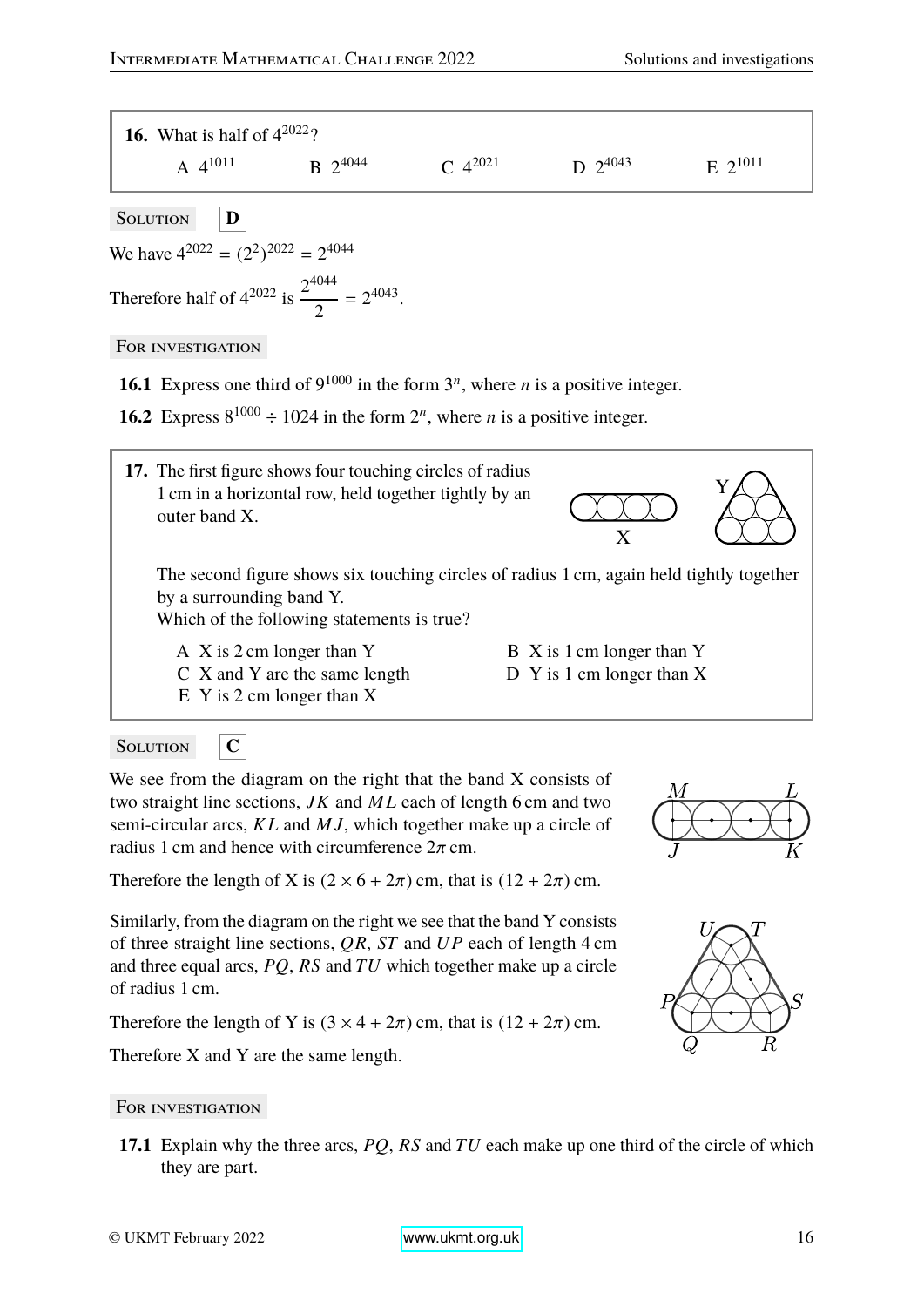**18.** Dick Turnip sold his horse, Slack Bess, for £56. The percentage profit he made was numerically the same as the cost, in pounds, of his horse. What was the cost of his horse? A £36 B £40 C £45 D £48 E £50

Solution **B** 

#### **COMMENTARY**

This is a case where trying the options one by one turns out to be much easier than using algebra. Our second method uses the algebraic approach to show how a question of this type could be solved in the absence of options one of which we expect to be correct.

#### METHOD 1

We work out the percentage profit for each of the options in turn until we find the one where this is the same as the cost, in pounds, of the horse.

Suppose that the horse cost £36. Then the profit was £56 – £36 = £20. Now £20 as a percentage of the cost price £36 is

$$
\frac{20}{36} \times 100 = \frac{500}{9} = 55\frac{5}{9} \neq 36.
$$

Therefore £36 is not the correct answer.

Suppose that the horse cost £40. Then the profit was £56 – £40 = £16. Now £16 as a percentage of the cost price £40 is

$$
\frac{16}{40} \times 100 = 40.
$$

Therefore £40 is the correct answer.

METHOD 2

Let £*C* be the cost price of the horse. Then the profit was £56 – £*C* = £(56 – *C*). As a percentage of the cost price this profit is

$$
\frac{56-C}{C} \times 100.
$$

We therefore seek the value of *C* for which

$$
\frac{56-C}{C} \times 100 = C.
$$

This equation is equivalent to

$$
100(56 - C) = C^2.
$$

This last equation may be rearranged to give

 $C^2 + 100C - 5600 = 0$ ,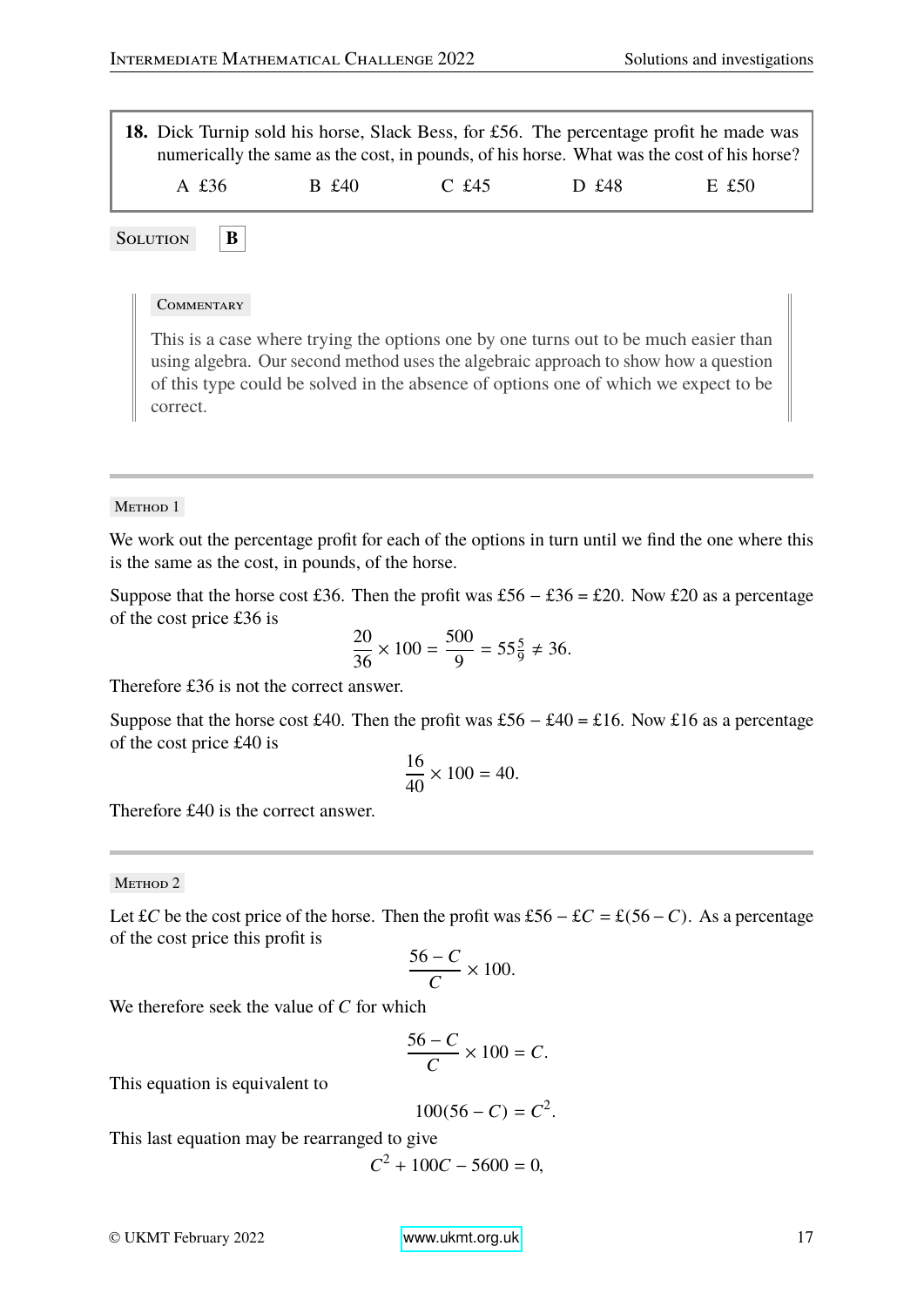which is equivalent to

$$
(C-40)(C+140) = 0.
$$

It follows that either  $C = 40$  or  $C = -140$ . The cost price must be positive. We therefore conclude that the horse cost £40.

FOR INVESTIGATION

- **18.1** Calculate the percentage profit corresponding to the cost prices given in options C, D and E, that is £45, £48 and £50.
- **18.2** Harry Parsnip sold his horse for £96. His percentage profit was numerically the same as the cost, in pounds, of the horse. What was the cost of the horse?



SOLUTION **A** 

Let the area of the sector be *X*.

Using the formula  $\pi r^2$  for the area of a circle with radius *r*, we deduce that the circle has area  $\pi 6^2$  that is  $36\pi$  $\pi$ 6<sup>2</sup>, that is, 36 $\pi$ .

From the formula <sup>2</sup>π*<sup>r</sup>* for the circumference of a circle with radius *<sup>r</sup>*, we conclude that the circumference of the circle has length  $2\pi$ 6, that is,  $12\pi$ .

The ratio of the area of the sector of a circle to the area of the circle is the same as the ratio of the arc length of the sector to the length of the circumference.

Therefore

$$
\frac{X}{36\pi}=\frac{10}{12\pi}.
$$

It follows that

$$
X = \frac{10}{12\pi} \times 36\pi = \frac{360\pi}{12\pi} = 30.
$$

For investigation

**19.1**

- (a) A sector of a circle with radius 8 has area 44. What is the arc length of the sector?
- (b) A sector of a circle with radius *r* has arc length *l* and area *A*.

Find an equation which relates *r*, *l* and *A*.

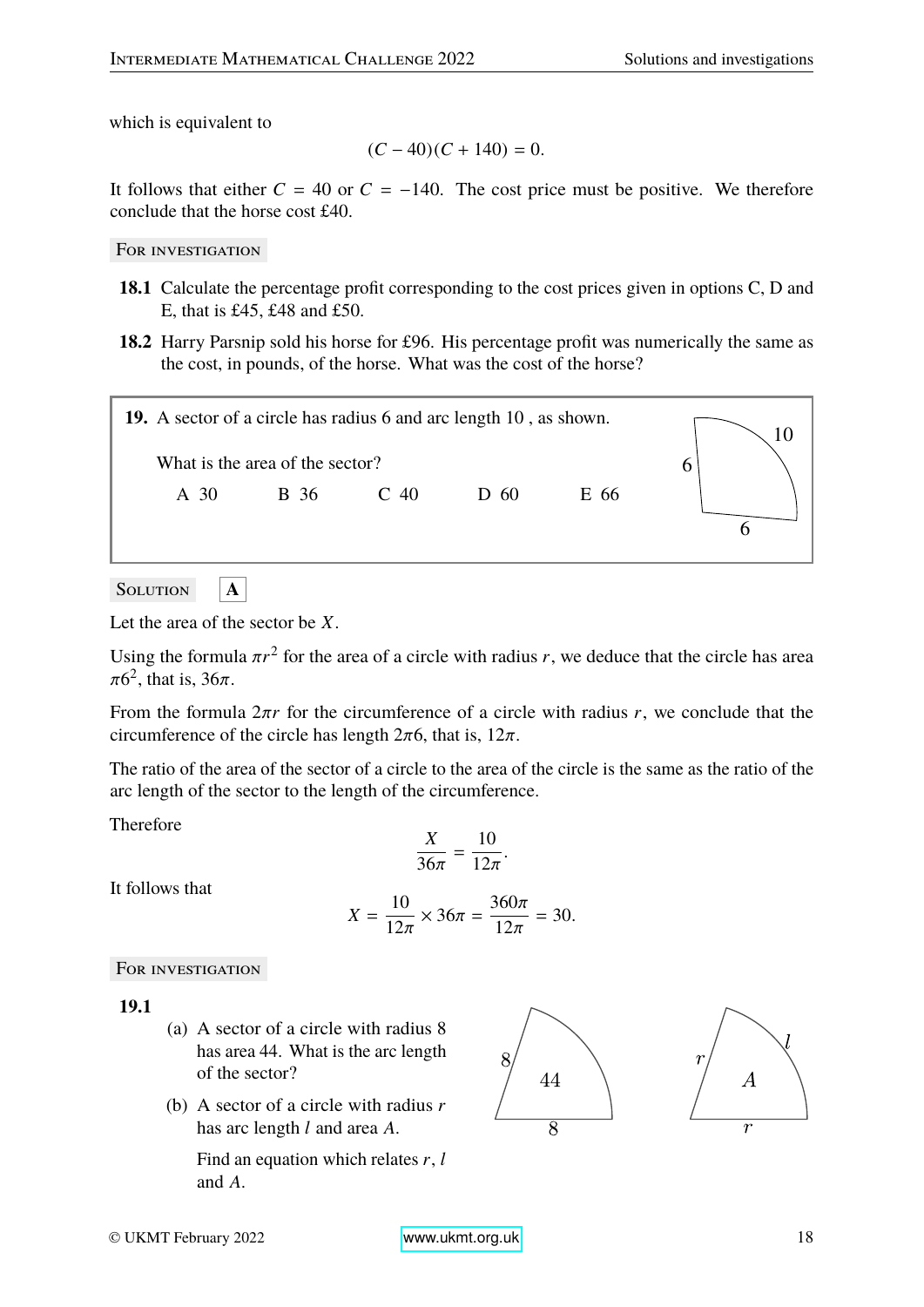- **20.** Aroon is asked to choose five integers so that the mode is 2 more than the median and the mean is 2 less than the median. What is the largest possible value of the range of Aroon's five integers?
	- A 2 B 5 C 12 D 15 E The largest possible range depends on the integers chosen

$$
\begin{array}{|c|c|}\n\hline\n\text{SOLUTION} & \boxed{\mathbf{D}}\n\end{array}
$$

Let  $p$ ,  $q$ ,  $r$ ,  $s$  and  $t$  be five integers whose mode is 2 more than the median, and whose mean is 2 less than the median.

We suppose that  $p \le q \le r \le s \le t$ . Then the median of these integers is *r*. Hence the mode is *r* + 2 and the mean is *r* − 2.

For the mode to be  $r + 2$ , at least two of the five integers need to be equal to  $r + 2$ . Since  $p \leq q \leq r$ , it must be that  $s = t = r + 2$ . We also note that for  $r + 2$  to be the mode no other value can be repeated. Hence  $p < q < r$ .

It follows that the mean of the five integers is

$$
\frac{p+q+r+(r+2)+(r+2)}{5} = \frac{p+q+3r+4}{5}.
$$

Therefore

$$
\frac{p+q+3r+4}{5}=r-2.
$$

Hence

$$
p + q + 3r + 4 = 5r - 10
$$

and so

$$
p+q=2r-14.
$$

The range is  $(r + 2) - p$ . For this to be as large as possible we need p to be as small as possible, and hence *q* to be as large as possible.

Because *q* is an integer and  $q < r$ , the largest possible value of *q* is given by  $q = r - 1$ .

Then, from the equation  $p + q = 2r - 14$ , we have  $p = 2r - 14 - q = 2r - 14 - (r - 1) = r - 13$ .

We have thus shown that, for the largest possible range, the five integers will be

$$
r-13, r-1, r, r+2, r+2.
$$

The range of these integers is  $(r + 2) - (r - 13) = 15$ .

- **20.1** What is the largest possible range of a set of five integers whose mode is 3 more than its median, and whose mean is 3 less than its median?
- **20.2** What is the largest possible range of a set of five integers whose mode is *k* more than its median, and whose mean is *k* less than its median?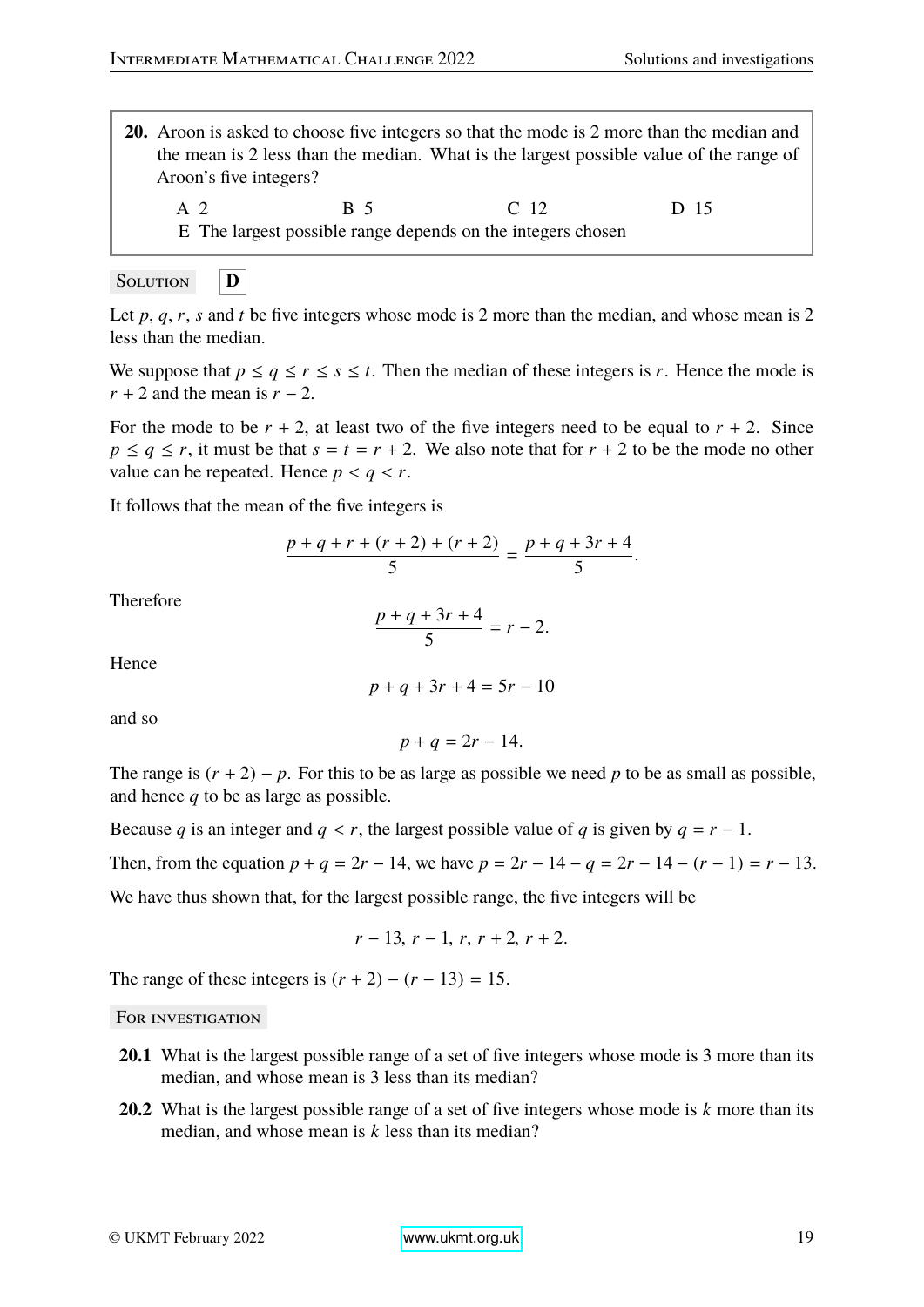$\overline{O}$ 



Solution **B** 

We let *O* be the centre of the larger semicircle, *P* be the centre of the smaller semicircle, and *Q* be one of the points, other than *O*, where the two semicircles meet.

We let *x* be the radius of the smaller semicircle.

We see that *OPQ* is a right-angled triangle in which  $OP = QP = x$ . (You are asked to prove these facts in Problem 21.1.)

Since *OQ* is a radius of the larger semicircle, it has length 2.

By Pythagoras' Theorem applied to the triangle *OPQ*, we have  $x^2 + x^2 = 2^2$ . Therefore  $x^2 = 2$ and hence  $x = \sqrt{2}$ .

The area of a circle with radius *r* is  $\pi r^2$ . Therefore the area of a semicircle with radius *r* is  $\frac{1}{2}\pi r^2$ .<br>Therefore the larger semicircle with radius 2 has area  $\frac{1}{2}\pi 2^2 = 2\pi$  and the smaller semicircle w Therefore the larger semicircle with radius 2 has area  $\frac{1}{2}\pi 2^2 = 2\pi$ , and the smaller semicircle with radius  $\sqrt{2}$  has area  $\frac{1}{2}(2\sqrt{2})^2 = \pi$ . radius  $\sqrt{2}$  has area  $\frac{1}{2}\pi(\sqrt{2})^2 = \pi$ .

It follows that the area of the larger semicircle that is shaded is  $2\pi - \pi = \pi$ . Hence the fraction of the larger semicircle that is shaded is  $\frac{\pi}{2}$  $2\pi$ , that is,  $\frac{1}{2}$ 2 .

FOR INVESTIGATION

- **21.1** Prove that *OPQ* is a right-angled triangle in which *OP* = *QP*.
- **21.2** In the diagram on the right there are three semicircles. Both the largest and the smallest semicircle touch the middle semicircle at exactly three points.

What fraction of the largest semicircle is shaded?

**21.3** Suppose that the pattern shown in the previous problem is continued for ever, to produce an infinite sequence of semicircles each of which, after the first, touches the previous semicircle in exactly three places.

What fraction of the largest semicircle is shaded?





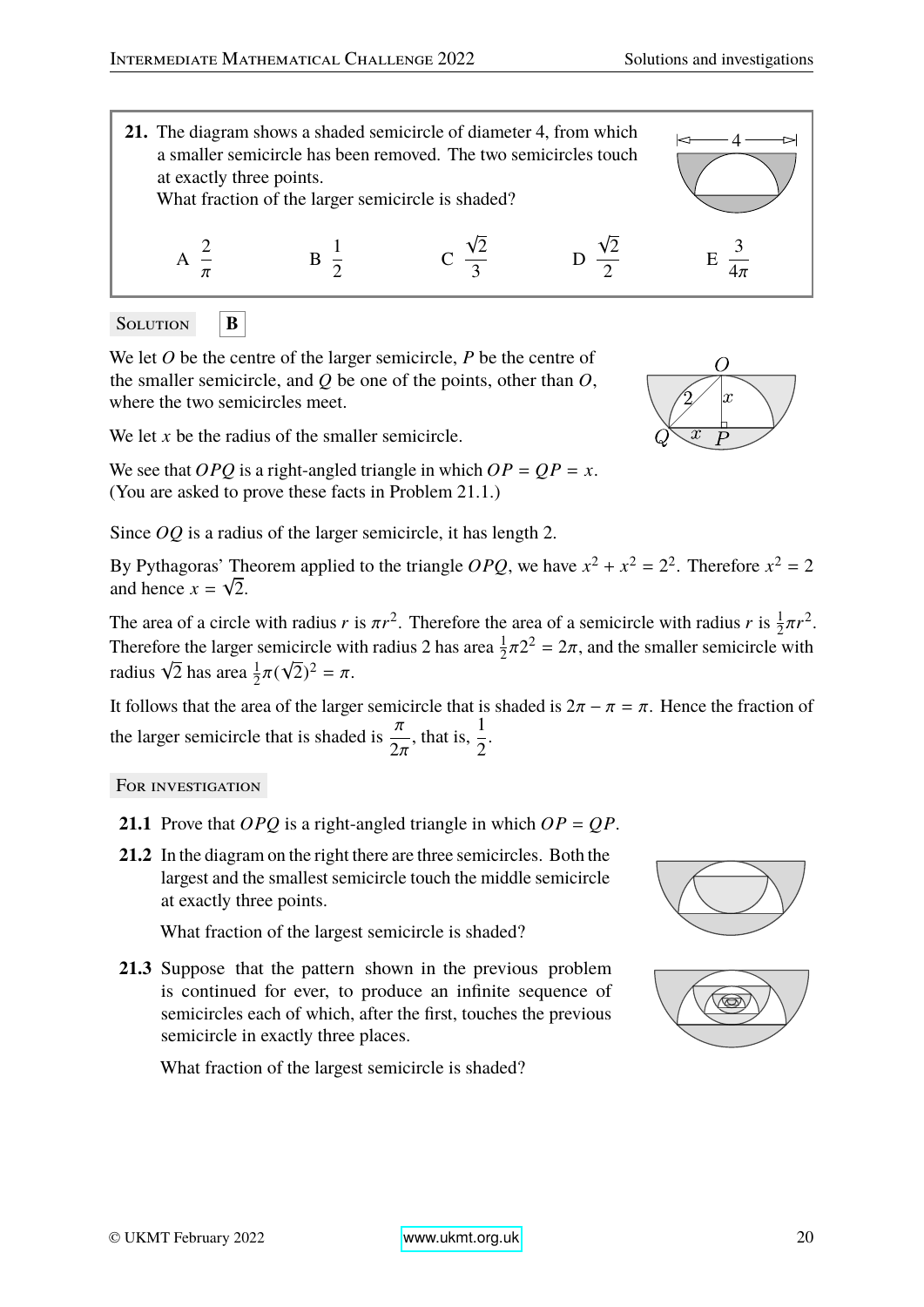

Solution **D**

We let the side lengths of the four rectangles be as shown in the diagram.

 $t \, \mathrm{cm}$  $u \, \mathrm{cm}$ 

 $r \, \mathrm{cm}$ .

 $-$  s cm $-$ 

We suppose that  $r \geq s$  and  $u \geq t$ . It follows that the largest of the smaller rectangles has dimensions *r* cm×*u* cm. The perimeter of this rectangle is made up of two edges with length *r* cm and two of length *u* cm. Hence its perimeter has length  $(2r + 2u)$  cm. It follows that  $2r + 2u = 28$ . Therefore  $r + u = 14$ , and hence

$$
u = 14 - r. \qquad (1)
$$

Similarly, the smallest of the four smaller rectangles has dimensions  $s$  cm  $\times$  *t* cm. Therefore  $2s + 2t = 12$ . Hence  $s + t = 6$  and therefore

$$
t = 6 - s. \tag{2}
$$

The large rectangle has dimensions  $(r + s)$  cm  $\times$   $(t + u)$  cm and hence has area  $(r + s) \times (t + u)$  cm<sup>2</sup>.

Now, by (1) and (2),  $(r+s) \times (t+u) = (r+s) \times ((6-s)+(14-r)) = (r+s) \times (20-(r+s)) = n(20-n)$ , where  $n = r + s$ .

Therefore the area of the large rectangle, in square centimetres, is a positive integer of the form  $n(20 - n)$ , where *n* is a positive integer.

When  $n = 8$ , we have  $n(20 - n) = 8 \times 12 = 96$ . It may be checked (see Problem 22.1) that none of the integers 90, 92, 94 and 98 may be expressed in this form.

In the context of the IMC we may safely conclude that the correct option is  $96 \text{ cm}^2$ .

(A complete solution would need to show that it is possible to find positive integers *r*, *s*, *t* and *u* with  $r + u = 14$ ,  $s + t = 16$ ,  $(r + s) \times (t + u) = 96$ ,  $r \ge s$  and  $u \ge t$ . You are asked to do this in Problem 22.2.)

- **22.1** (a) Find all the positive integers that may be expressed in the form  $n(20 n)$ , where *n* is a positive integer.
	- (b) Hence show that none of the integers 90, 92, 94 and 98 may be expressed in this form.
- **22.2** Find integers *r*, *s*, *t* and *u* such that  $r + u = 14$ ,  $s + t = 6$ ,  $(r + s) \times (t + u) = 96$ ,  $r \ge s$ and  $u \geq t$ .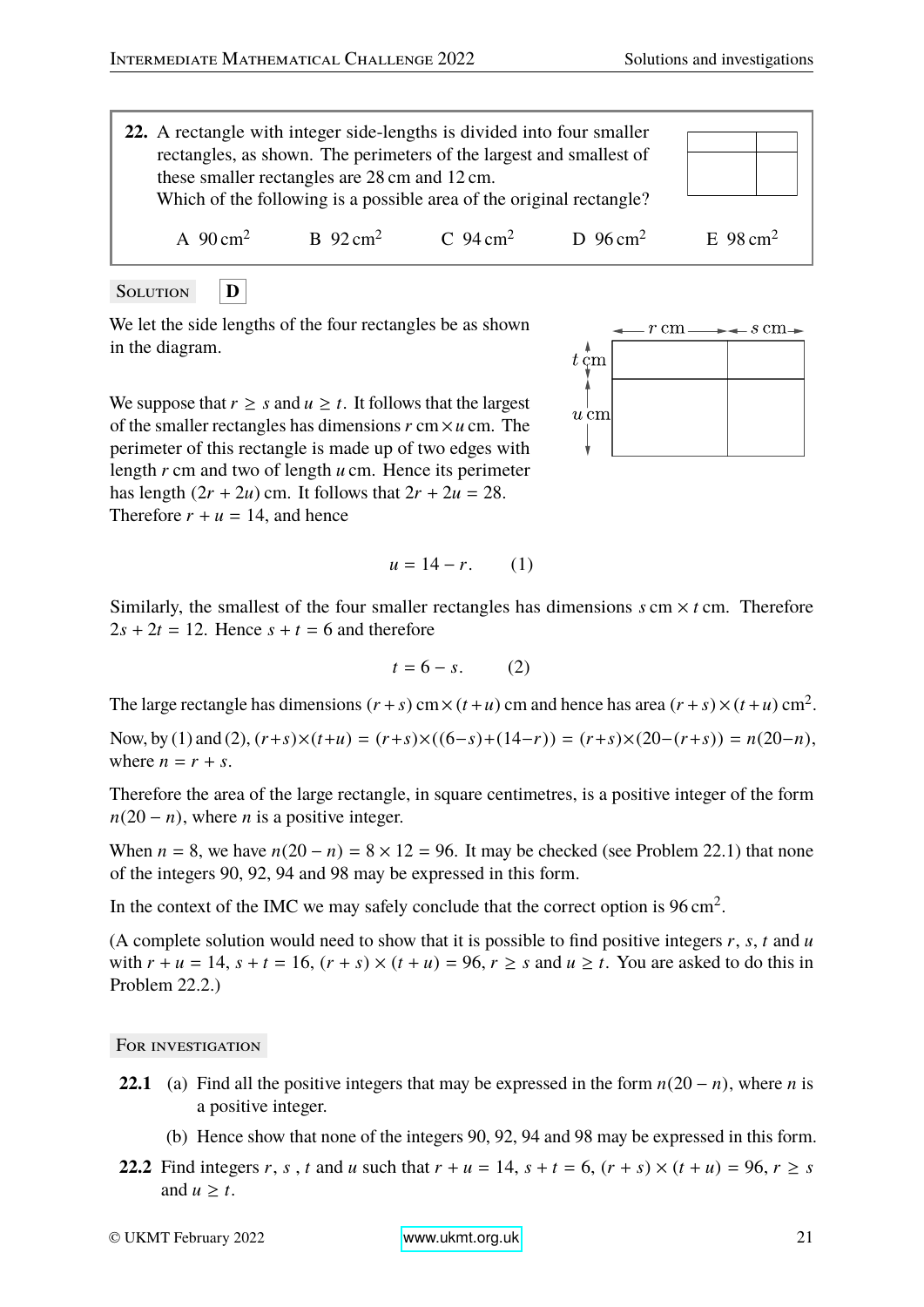

SOLUTION 
$$
\boxed{\mathbf{E}}
$$

We let *P*, *Q*, *R*, *S*, *T* and *U* be the vertices of the hexagon, *J* and *K* be the other two vertices of the square with edge *ST*, and *L* and *M* be the other two vertices of the square with edge *PQ*.

Note that the two squares overlap in the quadrilateral *JK LM*. Because *ST JK* and *PQLM* are squares, all the angles of this quadrilateral are right angles.

Therefore *JK LM* is a rectangle.

It also follows that  $JK = LM = PQ = 2$ .



We let *H* be the midpoint of *PT*. It follows that the triangles *TU H* and *PU H* are congruent. Therefore ∠*T HU* is a right angle and ∠*HUT* = 60°. (You are asked to check all these facts in Problem 23.1.)

Because the hexagon has side-length 2, it follows that in the triangle *TU H*, we have *T H* = √ 3. (See Problem 23.2.)

Since  $ST = 2$  and  $STJK$  is a square, it follows that  $TJ = 2$ .

Therefore  $JH = TJ - TH = 2 -$ √ 3.

Similarly  $HM = 2 -$ √ 3. Hence  $JM = JH + HM = 2(2 -$ √  $(3) = 4 - 2$ √ 3.

We can now deduce that the area of  $JKLM$  is  $2 \times (4 - 2)$ √  $(3) = 8 - 4$ √ 3.

- **23.1** (a) Prove that the triangles *TU H* and *PU H* are congruent.
	- (b) Deduce that ∠*THU* = 90° and ∠*HUT* = 60°.
- **23.2** Prove that  $TH =$ √ 3.
- **23.3** A regular hexagon has side-length 2. A square is drawn inside the hexagon on each edge of the hexagon. What is the area of the region, shaded in the diagram on the right, that is common to all six of these squares?

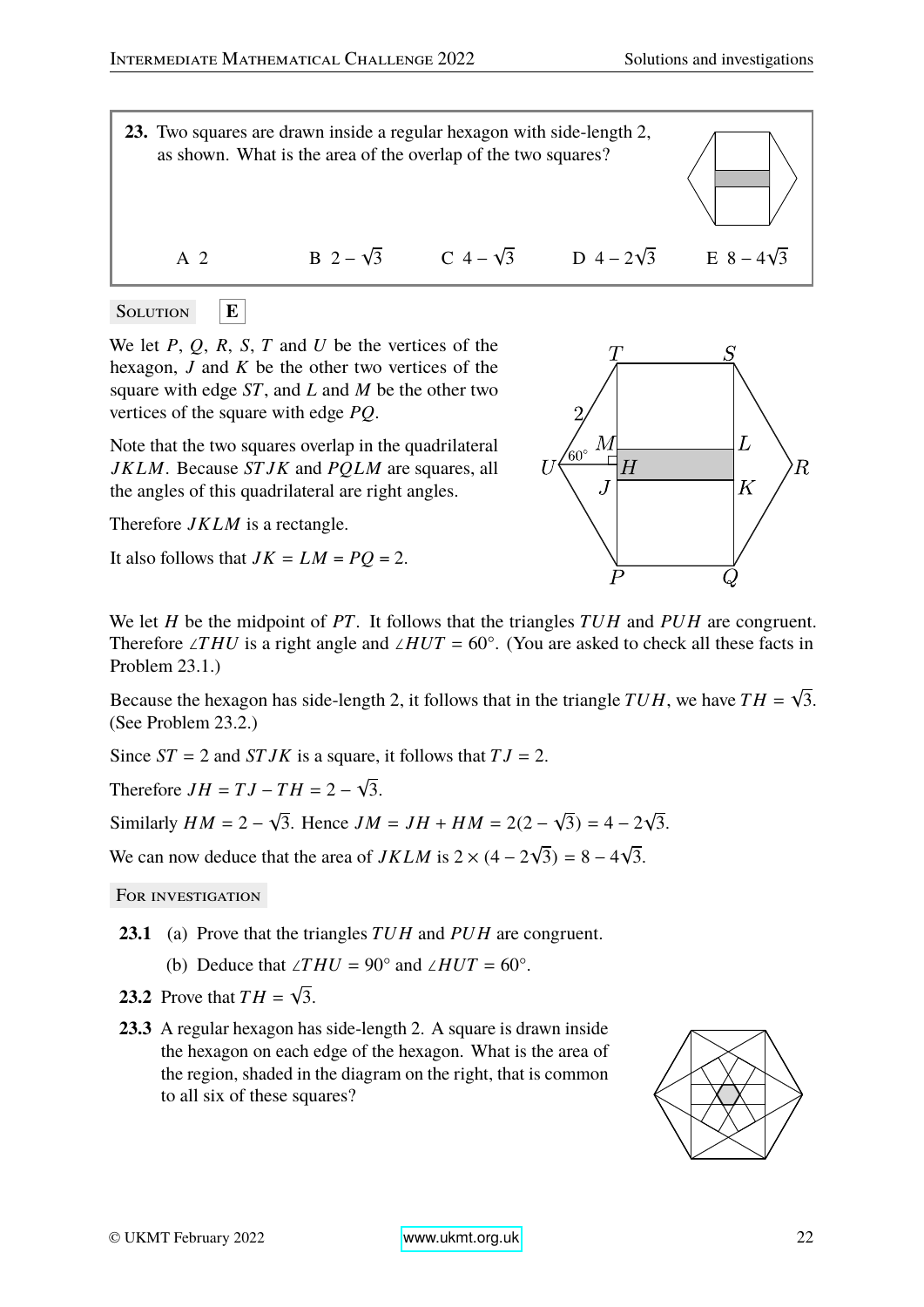| 24. Pete's pies all cost an integer number of pounds. A cherry pie costs the same as two                                                                                       |       |         |       |                  |  |
|--------------------------------------------------------------------------------------------------------------------------------------------------------------------------------|-------|---------|-------|------------------|--|
| apple pies. A blueberry pie costs the same as two damson pies. A cherry pie and two<br>damson pies cost the same as an apple pie and two blueberry pies. Paul buys one of each |       |         |       |                  |  |
| type of pie.                                                                                                                                                                   |       |         |       |                  |  |
| Which of the following could be the amount he spends?                                                                                                                          |       |         |       |                  |  |
|                                                                                                                                                                                | B £18 | $C$ £20 | D £22 | $E_{\rm f}$ f 24 |  |
| A £16                                                                                                                                                                          |       |         |       |                  |  |

Solution **B** 

Let £*a*, £*b*, £*c* and £*d* be the cost of an apple pie, a blueberry pie, a cherry pie and a damson pie, respectively.

By what we are told in the question,

$$
c = 2a,
$$
  

$$
b = 2d,
$$

and

$$
c + 2d = a + 2b.
$$

Substituting from the first two of these equations into the third equation,

$$
2a + 2d = a + 4d,
$$

 $a = 2d$ .

from which it follows that

Hence

 $c = 2a = 4d$ .

Therefore the amount Paul spends buying one of each pie is, in pounds,

$$
a+b+c+d = 2d+2d+4d+d
$$

$$
= 9d.
$$

Because *d* is an integer, it follows that the amount Paul spends is a multiple of £9. Therefore, of the given options, the only one that could be the amount that Paul spends is £18.

FOR INVESTIGATION

**24.1** After changes in the price of the ingredients Pete changed the prices of his pies.

He now charged £3.50 for a cherry pie. A blueberry pie now cost the same as three damson pies. The cost of an apple pie together with a blueberry pie was now the same as the cost of a cherry pie. A cherry pie and two damson pies now cost the same as two apple pies and one blueberry pie.

How much did it now cost Paul to buy one of each type of pie?